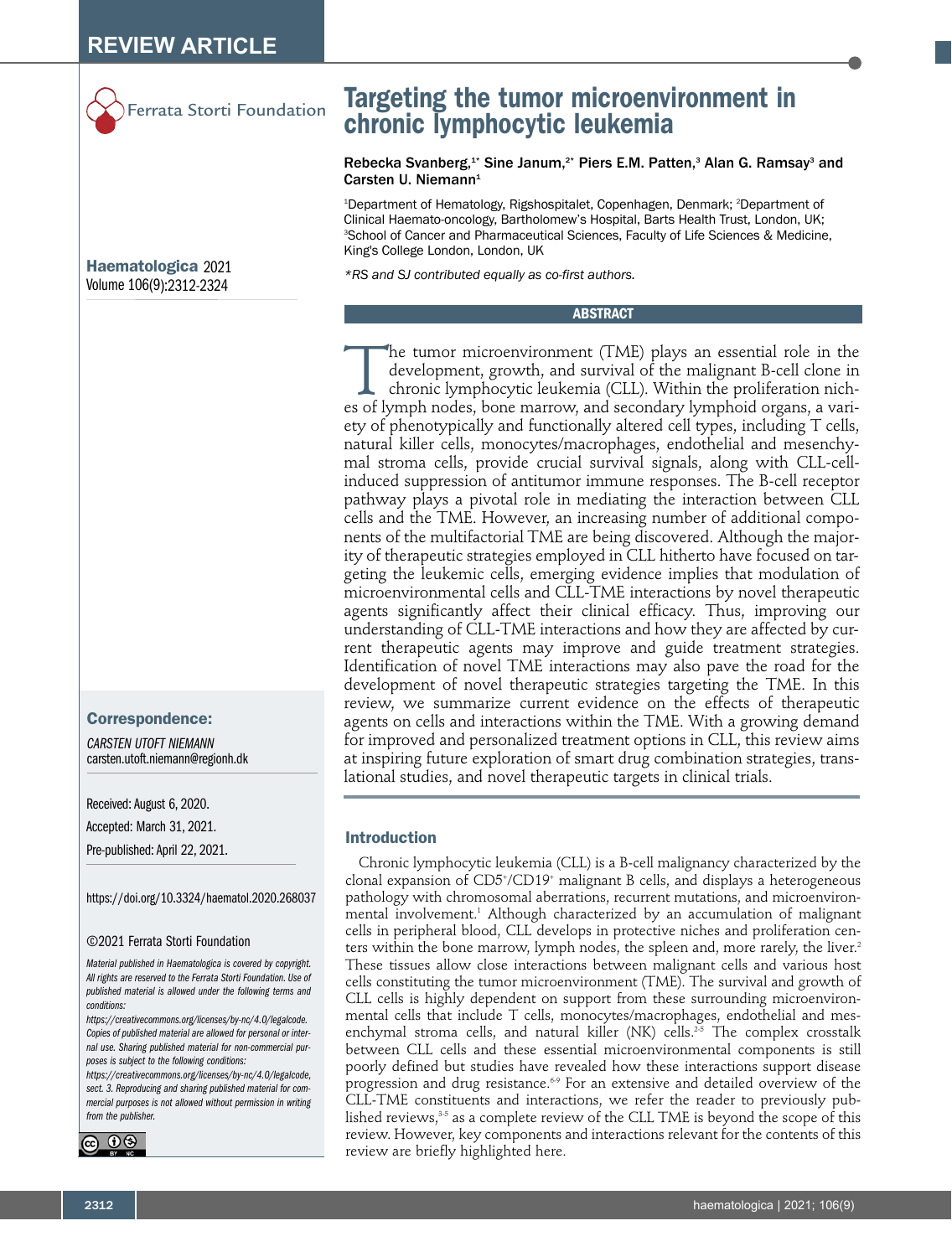The T-cell compartment in CLL has a complex dual role since it can exert both pro-tumor as well as anti-CLL cytotoxic activity.<sup>10</sup> Recruited CD4<sup>+</sup> T helper cells (Tr cells) within proliferation centers provide tumor support through CD40/CD40 ligand (CD40L) co-stimulation and cytokine signaling.11,12 In the peripheral blood of patients, T-cell numbers are increased with skewing towards cytotoxic CD8+ T cells and enriched effector cell subpopulations.13 Both CD4+ and CD8+ T-cell subpopulations exhibit functional defects including impaired immune synapse formation with antigen-presenting cells, impaired cytokine production, degranulation, and antitumor cytotoxicity.14-16 Furthermore, T cells in CLL show increased expression of markers of chronic activation and exhaustion, such as programmed cell death protein 1 (PD-1), $^{13,16}$ contributing to inhibited effector function and impaired immunological synapse formation.15,16 Patients with CLL also have elevated numbers of regulatory T cells  $(T_{\rm reg})$ , a subset of immunosuppressive T cells that constitute significant suppressors of antitumor T-cell responses.<sup>17</sup> Thus, T<sub>h</sub> cells play an important supportive role in CLL, whereas the accumulation of  $T_{\infty}$  and exhausted cytolytic T cells prevent effective anti-CLL effector functions.

Similarly, myeloid cells in CLL play both tumor-supportive and immunosuppressive roles. These cells include nurse-like cells (NLC), which constitute an essential tumor-supporting component of the TME. NLC, generated *in vitro*, protect CLL cells from spontaneous and druginduced apoptosis, promote migration, and aid recruitment of tumor-supportive T cells.18-20 Importantly, NLC reveal a strong resemblance to tumor-associated macrophages infiltrating lymph node tissue in CLL.<sup>21</sup> In contrast, myeloid cells with immunosuppressive properties, termed myeloid-derived suppressor cells (MDSC), accumulate in the peripheral blood of CLL patients.<sup>22</sup> *In vitro*, CLL-induced MDSC suppress T-cell effector function and promote  $T_{\text{eq}}$  differentiation.<sup>23</sup> Thus, MDSC represent a significant immunosuppressive component within the CLL-TME.

Co-culturing CLL cells with bone marrow-derived stromal cells or endothelial cells abrogates the spontaneous apoptosis of CLL cells *in vitro*, highlighting the supportive role of stromal cells in the CLL-TME.24 Stromal cells mediate lymphocyte trafficking and homing, and promote CLL survival and proliferation by inducing expression of proangiogenetic and anti-apoptotic proteins.19,24 Thus, the CLL-TME constitutes a complex cellular and molecular network that contributes to tumor survival and immune suppression.

The B-cell receptor pathway is a central mechanism by which CLL cells maintain their crucial interaction with the TME. It consists of an antigen-binding transmembrane immunoglobulin connected to downstream regulators including spleen tyrosine kinase (SYK), Bruton tyrosine kinase ( $\overline{BTK}$ ), and phosphoinositide-3-kinase  $\delta$  (PI3K $\delta$ ) (Figure 1A). B-cell receptor signaling, recently reviewed elsewhere, $25$  promotes proliferation, survival, and migration of the malignant clone. Stimulation of B-cell activating factor receptor (BAFF-R) by its ligand B-cell activating factor (BAFF) provided by, for example, NLC in the TME, also promotes important pro-survival and growth signals.26 Furthermore, through direct cell-cell contact by coexpressed adhesion molecules such as lymphocyte function-associated antigen-1 (LFA-1) and intercellular adhesion molecule-1, and chemokine signaling via the CXC

motif chemokine receptor (CXCR)4/CXC ligand (CXCL)12 axis, TME constituents, such as NLC and stromal cells, aid migration and homing of CLL cells into protective niches.  $4,18,19,24$ 

Reciprocally, CLL cells release cytokines including interleukin (IL)-6 and IL-10,  $27,28$  chemokines such as CCL2,  $12$  and extracellular vesicles,<sup>4,29</sup> through which they recruit and alter microenvironmental cells, thus inducing a tumor-supportive niche. The above highlighted CLL-TME constituents and interactions are summarized in *Online Supplementary Figure S1*.

The immune-subversive milieu preventing the host immune system from eliminating CLL cells also entails a state of clinical immune dysfunction, manifested as an increased risk of infections and autoimmune conditions in patients with CLL.<sup>30</sup> Thus, the CLL-TME is not merely a "silent" support system for malignant cells, but contributes significantly to clinical presentation and disease aggressiveness.

The majority of therapeutic strategies employed hitherto have been designed to target the survival axes of CLL cells, as exemplified by the development of inhibitor drugs targeting the B-cell receptor pathway. However, as our knowledge on the mechanisms of action is expanding, there is emerging evidence that targeted agents modulate immune TME cells and interactions, which likely profoundly influences clinical responses. These effects occur both indirectly, through elimination of CLL cells and/or disruption of critical CLL-TME interaction pathways, and directly, through inhibition of targets within the specific TME cells (Figure 1B). Furthermore, some novel treatment modalities rely directly on the engagement and activation of microenvironmental cells for their anti-CLL activity (Figure 1B).

In order to improve tailored treatment options for patients with CLL, and ultimately improve the clinical course of the disease, a better understanding of how current novel therapies affect the CLL-TME is warranted. Here we review the current knowledge on how novel targeted therapies modulate CLL-TME cells and their interactions. We discuss implications for future treatment strategies and the development of combination therapy, and highlight potential novel therapeutic targets that warrant future exploration.

#### BTK inhibitors

The introduction of small molecule inhibitors of BTK, a TEC family kinase that plays a crucial role downstream of B-cell receptor signaling, has shifted the paradigm for CLL treatment during the past decade. Ibrutinib (PCI-32765) was the first oral covalent BTK inhibitor to be approved for CLL by the Food and Drug Administration. Secondgeneration BTK inhibitors, acalabrutinib and zanubrutinib, are currently being introduced into clinical use.<sup>31,32</sup> BTK inhibition by ibrutinib inhibits activation-induced proliferation and induces apoptosis of CLL cells.<sup>33</sup> However, a growing number of studies describe effects of ibrutinib on several components of the TME.

Changes in total T-cell numbers induced by ibrutinib are controversial, as studies have documented both increased and decreased total T-cell numbers in patients treated with ibrutinib.34-36 This discrepancy may be due to differences in treatment duration and disease status at the time of fol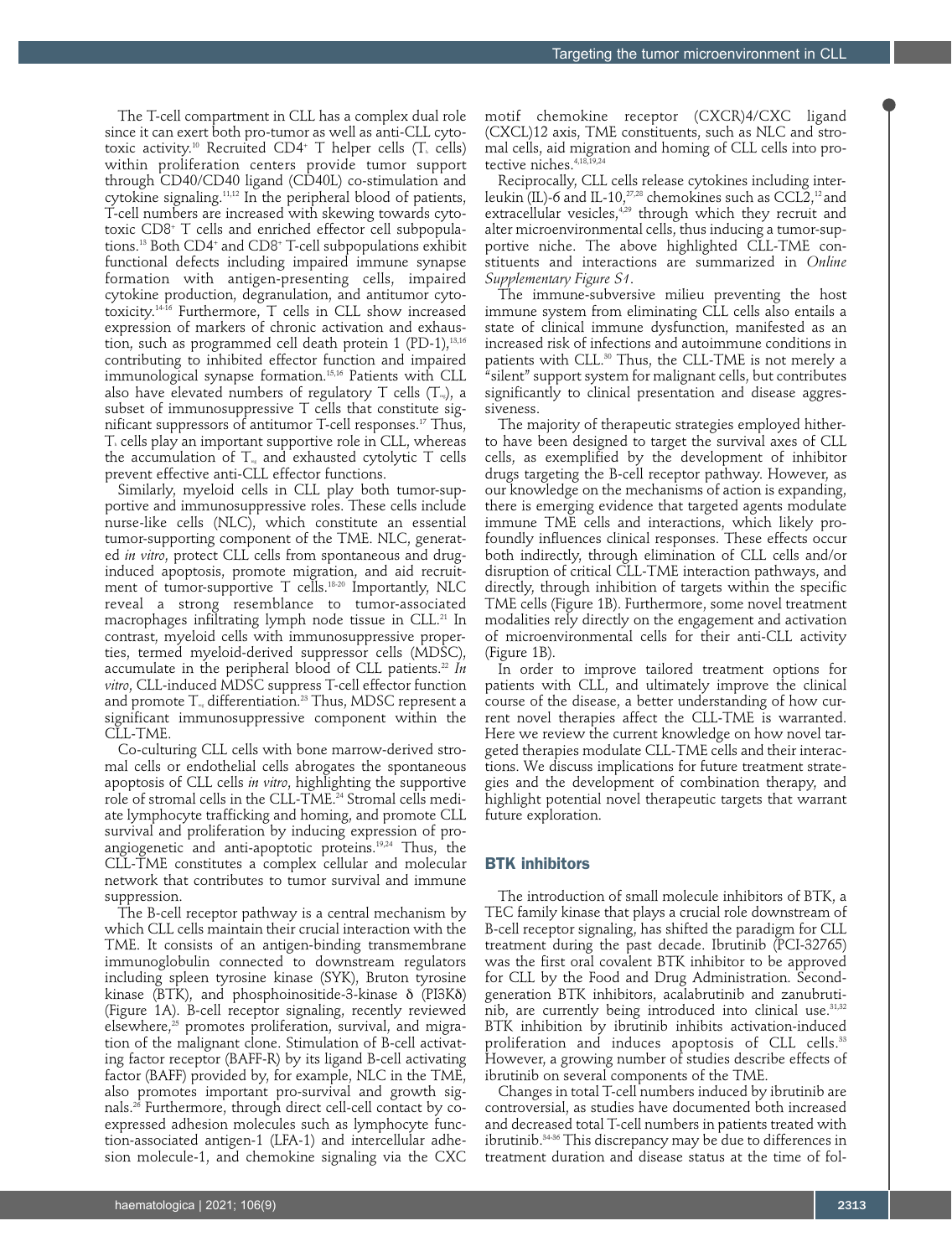low-up, as well as differences between cohorts of patients. Increased T-cell numbers were observed during the first 6 months of treatment in one study,<sup>35</sup> while a decrease and normalization of T-cell numbers were found in studies with longer follow-up.<sup>33,34,36</sup> This may suggest a correlation between T-cell dynamics and CLL tumor burden during ibrutinib treatment. It was previously demonstrated that T-cell receptor repertoire diversity increased in patients upon ibrutinib treatment, which correlated with disease response and lower infection rates.<sup>34</sup> Interestingly, an increase in clonal T cells during ibrutinib treatment, which could be linked to residual CLL disease persistence and the co-occurrence of anti-CLL T-cell clones, was reported recently,<sup>37</sup> suggesting that residual disease may maintain certain, specific anti-CLL T-cell clones. Thus, reduced tumor burden as an indirect effect of ibrutinib likely contributes significantly to normalization of the majority of



the T-cell repertoire along with T-cell numbers. Ibrutinib exhibits off-target activity against IL-2-inducible T-cell kinase (ITK), a TEC kinase signaling downstream of the Tcell receptor, which plays a role in T-cell activation, cytokine release, and proliferation.<sup>38</sup> The second-generation BTK inhibitors, acalabrutinib and zanubrutinib, have increased BTK selectivity but an insignificant inhibitory effect on ITK.<sup>39,40</sup> In contrast to ibrutinib, treatment with acalabrutinib and zanubrutinib did not alter patients' Tcell numbers; however, the follow-up time in these studies was limited to 6-7 months, when residual disease may still be present.<sup>35,40</sup> Thus, further studies are warranted to clarify the potential contribution of direct ITK inhibition to the changes in T-cell numbers seen with ibrutinib.

It was also demonstrated that ibrutinib restored T-cell proliferation and degranulation,<sup>36</sup> enhanced T-cell lytic  $\text{immune}$  synapse function, $41$  and reversed the

Figure 1. Overview of targets within the chronic lymphocytic leukemia cell, and mechanisms of tumor microenvironment modulation by targeted agents. (A) The chronic lymphocytic leukemia (CLL) cell including targets within the B-cell receptor pathway and anti-apoptotic pathway. Downstream of the B-cell receptor, BTK is inhibited by ibrutinib, acalabrutinib, and zanubrutinib, and PI3Kδ is inhibited by idelalisib, duvelisib, and umbralisib. The anti-apoptotic protein BCL-2 is inhibited by venetoclax. (B) Direct *versus* indirect effects of targeted agents, and activation of tumor microenvironment (TME) anti-CLL activity by novel treatment modalities. Inhibition (both on- and off-target) of targets within the specific TME cells are here referred to as direct effects, exemplified by off-target inhibition of ITK in T cells by ibrutinib, and (on-target) inhibition of PI3Kδ in T cells by idelalisib. Changes occurring due to elimination of CLL cells and/or disruption of critical CLL-TME interaction pathways are here referred to as indirect effects, exemplified by CLL tumor-debulking by ibrutinib, idelalisib, or venetoclax, and disruption of protective signaling between nurse-like cells/tumor-associated macrophages and CLL cells by ibrutinib and idelalisib. Chimeric antigen receptor (CAR) T cells, bispecific antibodies, and immune checkpoint blockade immunotherapy rely directly on the engagement and activation of microenvironmental cells for anti-CLL activity. Binding of CAR T cells to CD19 on CLL cells activates cytolytic anti-CLL T-cell activity, bispecific antibodies redirect T cells into CLL cell proximity and engage T-cell anti-tumor activity, and immune checkpoint blockade abrogates checkpoint inhibitory signals unleashing the anti-CLL activity of tumor-infiltrating T cells. CLL: chronic lymphocytic leukemia; BTK: Bruton tyrosine kinase; SYK: spleen tyrosine kinase; PI3Kδ: phosphoinositide-3-kinase δ, BCR: B-cell receptor; TCR: T-cell receptor; ITK: interleukin-2-inducible T-cell kinase BCL-2: B-cell leukemia/lymphoma-2; TME: tumor microenvironment; NLC: nurse-like cells; TAM: tumor-associated macrophages; CAR T: chimeric antigen receptor T cells; CD: cluster of differentiation; PD-1: programmed cell death protein-1; PD-1L: programmed cell death protein-1 ligand.

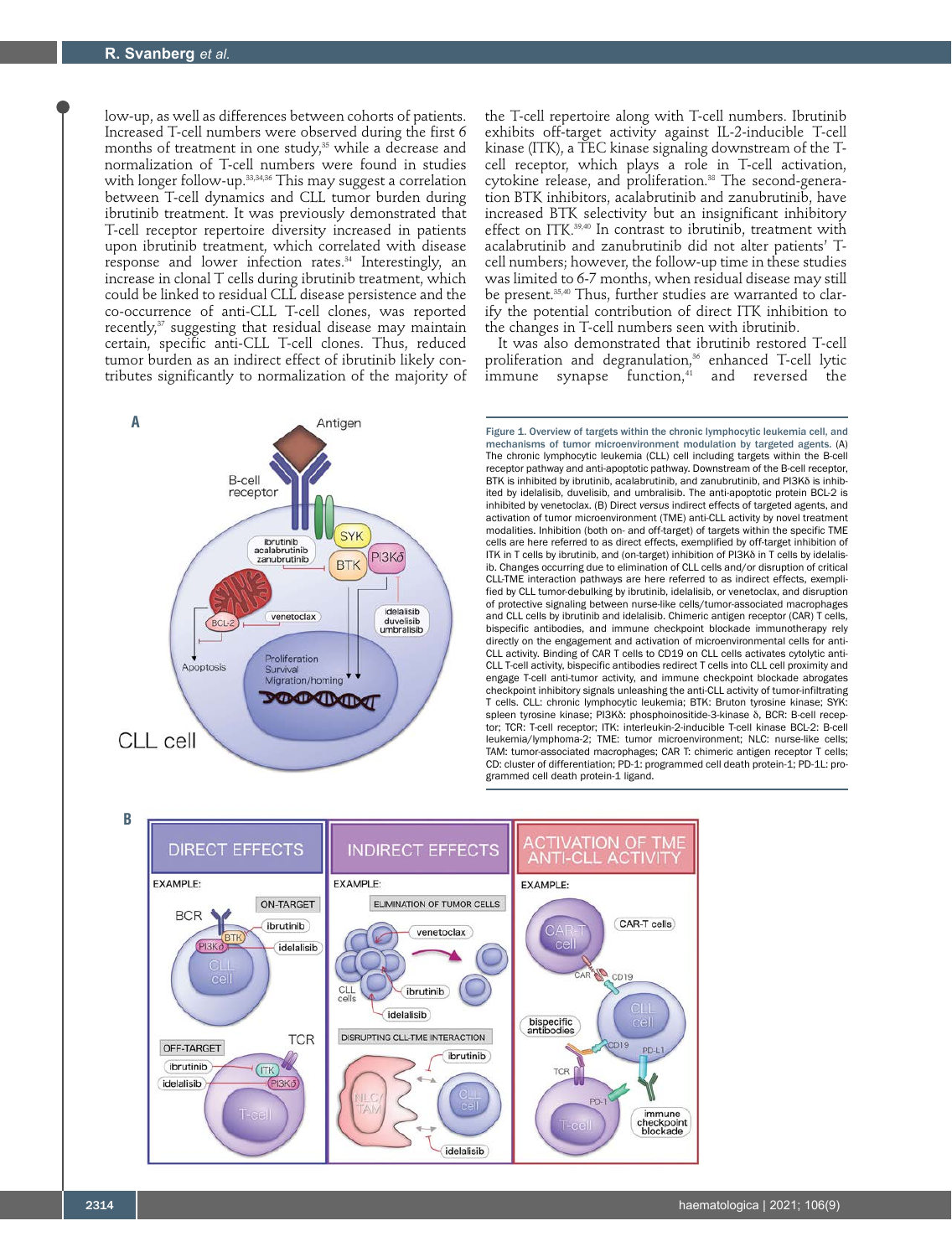exhaustion/chronic activation T-cell phenotype illustrated by PD-1 downregulation,<sup>33,35</sup> supporting the concept that ibrutinib improves T-cell function. Similarly, treatment with acalabrutinib and zanubrutinib downregulated T-cell PD-1 expresssion.<sup>35,40</sup> Thus, reduced exhaustion phenotypes could be due to indirect removal of tumor burden by all three BTK inhibitors. However, improved T-cell functionality may also be due to differential effects on CD4+ and CD8+ subsets, which could be linked to direct off-target activity of ibrutinib.

ITK has particular importance for  $T<sub>n</sub>2$  T-cell polarization as well as for the development of  $T_{\text{ref}}$ . Ibrutinib promoted  $T<sub>n</sub>1$  polarization in a CLL mouse model,<sup>38</sup> but this has been more challenging to detect in patients receiving therapy.<sup>35</sup> Furthermore *ex vivo* ibrutinib treatment of γδ T cells from CLL patients promoted a  $T_{h}1$  phenotype leading to improved antitumor effector function, indicating effects due to direct off-target ITK inhibition.<sup>42</sup> Ibrutinib treatment also reduced the fraction of  $T_{\text{ref}}$  in CLL patients,<sup>43</sup> while treatment with acalabrutinib did not affect  $T_{\tiny$ m} numbers, further indicating direct off-target ITK inhibition by ibrutinib. $^{\text{35,43}}$  Reduced numbers of CD4+ IL-17 producing T. cells  $(T<sub>a</sub>17$  cells) in ibrutinib-treated patients, as well as reduced T.17 differentiation *in vitro*, have also been demonstrated, recapitulating findings from ITK knockout mice.<sup>33</sup> As for  $T_{\text{reg}}$ , acalabrutinib did not affect  $T_{\text{A}}17$ -cell numbers.35 However, contradictory findings, with increased  $T_{1}17$  T cells in patients with CLL receiving ibrutinib, have been reported.<sup>35</sup> This is perhaps due to complex CD4+ subset changes which are related to time on therapy and prior treatment history in study cohorts. Additionally, although current data support ibrutinib-mediated direct ITK inhibition in both  $T_{h}17$  and  $T_{mg}$  subsets, given their antagonizing roles,<sup>44</sup> indirect effects on  $T_{11}$  T cells due to reductions of  $T_{\text{eq}}$  may "dominate" the direct effects, and contribute to this compartment expanding.

Inhibition of B-cell receptor signaling leading to redistribution of CLL cells from sanctuary niches into the peripheral blood is a hallmark of ibrutinib treatment,<sup>45</sup> the mechanism of which is, in part, disruption of microenvironmental interactions. Bone marrow specimens from ibrutinib-treated patients revealed disruption of (tumor-associated) macrophage-CLL cell contacts, with macrophage cellular protrusions contracting during therapy, likely reflecting a loss of NLC pro-survival signaling.<sup>33</sup> Ibrutinib has been shown to block BTK and downstream transcription factors within macrophages, resulting in downregulated expression of the chemokines CXCL12 and CXCL13, thus suggesting a direct effect of ibrutinib on macrophages.46 The reduced levels of these chemokines further compromised adhesion and migration of malignant B cells *in vitro*. 46 In accordance, ibrutinib-mediated inhibition of the migratory response of CLL cells towards these chemokines was demonstrated.33,47 Thus, direct effects of ibrutinib on macrophages seem to mediate inhibited CLL-cell chemotaxis and adhesion, thereby likely contributing significantly to the clinical reduction in lymph node and spleen size, and concomitant peripheral lymphocytosis.<sup>45</sup> Contrariwise, unfavorable effects of<br>ibrutinib, including impaired phagocytosis in including impaired phagocytosis in macrophages and neutrophils, and inhibited NK-cell activation and suppressed antibody-dependent cellular cytotoxicity by NK cells have been demonstrated, likely related to direct inhibition of BTK and ITK by ibrutinib in these cells. This may have important clinical implications

for combination treatment with CD20 antibodies.<sup>48</sup>

Reduction of MDSC and a concomitant increase in classical monocytes were recently demonstrated in patients with CLL after 12 months of ibrutinib treatment,<sup>36</sup> and were likely due to both direct effects of BTK inhibition in MDSC,49 and indirect effects induced through reduced tumor burden. Given their suppressive effect on T-cell function,<sup>23</sup> a reduction of MDSC may also further contribute indirectly to improved T-cell/immune functions. Moreover, ibrutinib abrogates the adherence of vascular cell adhesion molecule-1-positive CLL cells to fibronectin on stromal cells, thereby further reducing the ability of CLL cells to remain in the protective tissue niches. $47,50$ Although ibrutinib produces impressive clinical results, treatment resistance is emerging,<sup>6</sup> and residual disease remains a challenge. *In vitro* studies have demonstrated a protective effect of NLC in the presence of ibrutinib, thereby implying a role for NLC in contributing to residual disease and the development of ibrutinib resistance.<sup>7</sup> Furthermore, it was demonstrated that ibrutinib-resistant subclones harboring BTK mutations promote proliferation of BTK wild-type cells during ongoing ibrutinib treatment through paracrine stimulation, further implying a role of microenvironment crosstalk in the development of resistance.<sup>8</sup>

A number of studies seem to point toward improved clinical immune function due to the TME modulations mediated by ibrutinib.<sup>51,52</sup> This issue, however, remains controversial, as there is still a lack of data demonstrating reduced risk of infections compared to prior ibrutinib treatment. However, studies do indicate that restoration of immune phenotypes and function establish after longterm treatment.33,34,36,51 This is in line with previous realworld data demonstrating that infectious adverse events in patients with CLL treated with ibrutinib are most frequent during the first 6 months, after which infection rates decline.<sup>53</sup> Thus, the long-term indirect effects of ibrutinib due to reduced tumor burden and disrupted CLL-TME crosstalk may allow the various immune cell compartments to re-establish normal host immunity; however, further studies on this matter are warranted.

Continued investigation of the impact of BTK inhibitors on the TME compartments is warranted in order to provide tailored treatment strategies to improve clinical outcome (residual and progressive disease) and immune function in patients with CLL, while evading emergence of drug resistance. The most important effects of BTK inhibitors on the TME are summarized in Table 1 and illustrated in Figure 2.

#### PI3K inhibitors

In addition to BTK, PI3K constitutes another critical component of the B-cell receptor signaling pathway (Figure 2). Idelalisib is a selective inhibitor of PI3Kδ, the PI3K isoform generally restricted to hematopoietic cell types,<sup>54</sup> and was the first PI3K inhibitor approved for CLL treatment. In preclinical studies, idelalisib induced caspase-dependent apoptosis of primary CLL cells and also reduced their chemokine secretion, independently of cytogenetics or IgHV mutational status.<sup>55,56</sup> Although treatment of autologous T cells and NK cells with idelalisib does not induce apoptosis in these cells, it does decrease their production of inflammatory cytokines (IL-6, IL-10, tumor necrosis factor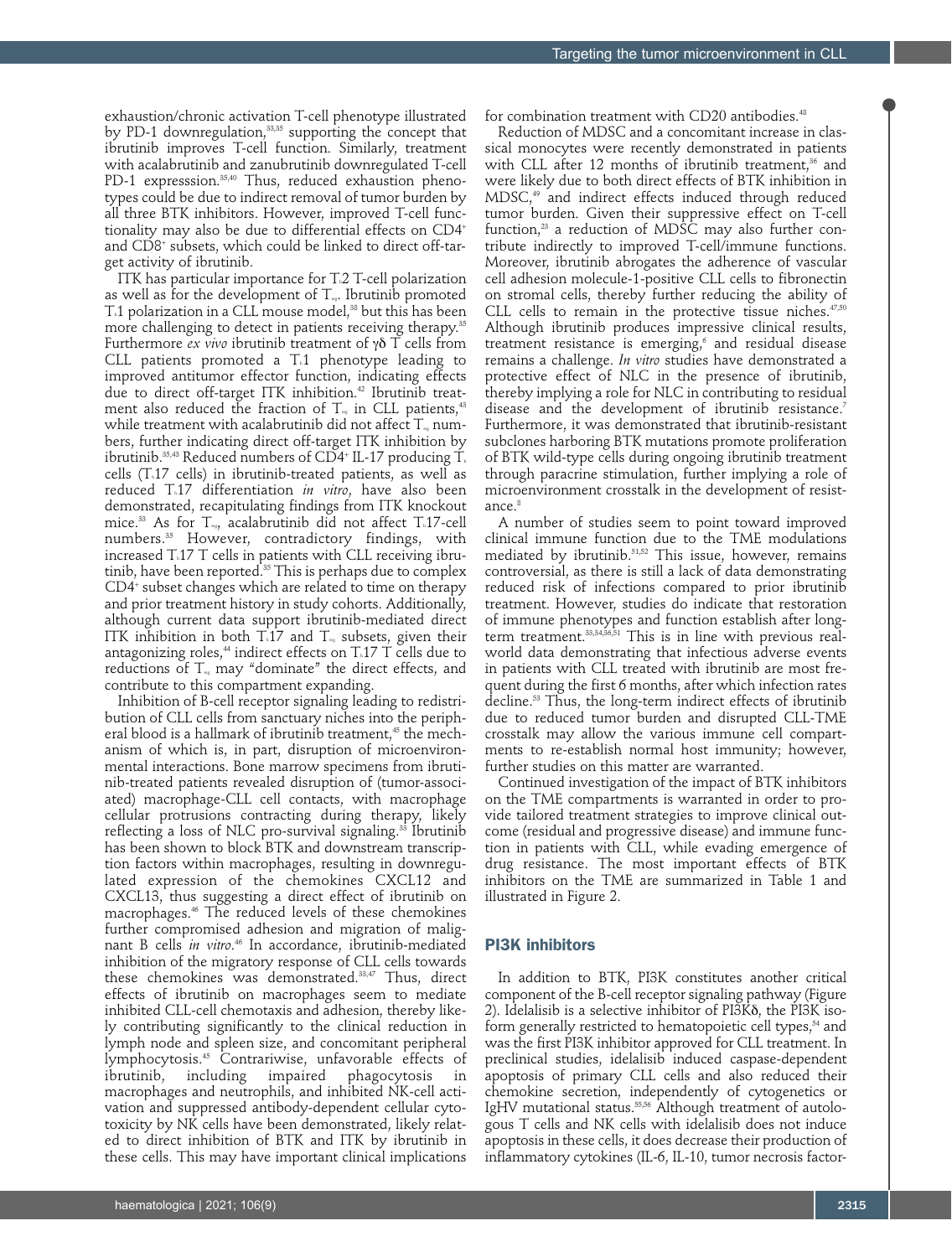$\alpha$  [TNF-α], interferon [IFN]-γ) and activation-induced molecules (CD40L).<sup>55</sup> These changes could potentially have effects on both pro-tumor and antitumor immune functions. In addition, idelalisib antagonizes the CLL pro-survival functions of TNF- $\alpha$  and CD40L.<sup>55</sup> The effect of idelalisib on the  $T_{\text{ex}}$  subset has been a focus of previous studies, as inactivation of PI3K $\delta$  in mice impaired  $T_{\text{ref}}$ -mediated immune tolerance, enhancing CD8+ T-cell mediated cytotoxic responses towards tumor cells. $57$  Interestingly, PI3K $\delta$ inhibition in a CLL mouse model resulted in reduced numbers and maturation of  $T_{\infty}$ ; however, this did not result in enhanced antitumor CD8+ T-cell function, likely due to concomitant direct inhibition of PI3Kδ downstream of Tcell receptor signaling.<sup>58</sup>

interfere with CXCL12-mediated chemotaxis, and abrogates adhesion of CLL cells to stromal cells, suggesting an indirect mechanism through disrupting the protection of CLL cells provided by the TME.9,56 This correlates with clinical findings of reduced lymphadenopathy and splenomegaly concomitant with lymphocytosis and significantly reduced levels of CLL-related chemokines.59 It has been demonstrated that idelalisib impairs neutrophil function *ex vivo*, 60 which together with changes in cytotoxic T-cell subsets and strong suppression of  $T_{\text{ref}}$ , likely contribute to the increased immune-related adverse events and increased risk of infections observed upon idelalisib treatment in clinical trials.<sup>61</sup> The next-generation PI3K inhibitor, duvelisib, a dual inhibitor of PI3K isoforms δ and γ, was recently approved for the treatment of

Similar to the effects of ibrutinib, idelalisib seems to

| Table 1. Effect of novel therapeutic agents on the microenvironment in chronic lymphocytic leukemia. |  |
|------------------------------------------------------------------------------------------------------|--|
|------------------------------------------------------------------------------------------------------|--|

| <b>Population</b> | <b>Agent</b>                                                                             | <b>Functional changes</b>                                                                                                                                                                                                                                                                                                                                                            |
|-------------------|------------------------------------------------------------------------------------------|--------------------------------------------------------------------------------------------------------------------------------------------------------------------------------------------------------------------------------------------------------------------------------------------------------------------------------------------------------------------------------------|
| T cells           |                                                                                          |                                                                                                                                                                                                                                                                                                                                                                                      |
|                   | <b>BTK</b> inhibitors<br>-ibrutinib (ibr)<br>-acalabrutinib (aca)<br>-zanubrutinib (zan) | Increased T-cell receptor diversity <sup>34,37</sup> (ibr)<br>Enhanced T-cell lytic immune synapse function <sup>52</sup> (ibr)<br>Skewing towards $Tn1$ polarization <sup>23,53,54</sup> (ibr)<br>Reduced T-cell PD-1 expression/exhaustion phenotype <sup>49,51,67</sup> (ibr, aca, zan)<br>Reduced number of $T_{\scriptscriptstyle \text{reg}}^{\scriptscriptstyle 51,55}$ (ibr) |
|                   | PI3K inhibitors<br>-idelalisib (id)<br>-duvelisib (duv)                                  | Reduced secretion of inflammatory cytokines <sup>70</sup> (id)<br>Inhibition of $T_{\text{\tiny{max}}}$ functions <sup>73,79</sup> (id, duv)                                                                                                                                                                                                                                         |
|                   | BCL-2 inhibitors<br>-venetoclax (ven)                                                    | Reduced number of T cells <sup>70</sup> (ven)<br>Reduced number of $T_{\rm ss}^{70}$ (ven)<br>Decreased T-cell PD-1 expression <sup>70</sup> (ven)                                                                                                                                                                                                                                   |
|                   | IMiD/CELMoD<br>-lenalidomide (len)<br>-avadomide (ava)                                   | Immune activation, repaired T-cell dysfunction <sup>20,24,90,91</sup> (len)<br>Suppressed T-cell proliferation <sup>93</sup> (len)<br>Promotion of T.1 polarization <sup>92</sup> (len)<br>Induction of inflammatory IFN type I and II signaling in previously exhausted T-cells <sup>27</sup> (ava)                                                                                 |
| Myeloid cells     |                                                                                          |                                                                                                                                                                                                                                                                                                                                                                                      |
|                   | <b>BTK</b> inhibitors<br>-ibrutinib (ibr)                                                | Abrogation of the protective contact <sup>49</sup> (ibr)<br>Inhibited chemokine signaling and mediation of CLL cell homing <sup>58,59</sup> (ibr)<br>Impaired phagocytosis by macrophages and neutrophils <sup>48</sup> (ibr)<br>Reduced number of MDSC and increased classical monocytes <sup>36</sup> (ibr)                                                                        |
|                   | PI3K inhibitors<br>-idelalisib (id)                                                      | Impaired neutrophil inflammatory responses <sup>76</sup> (id)                                                                                                                                                                                                                                                                                                                        |
|                   | <b>IMiD</b><br>-lenalidomide (len)                                                       | Impaired migration/chemotaxis, abrogated CLL cell protective capability,<br>increased phagocytosis <sup>93</sup> (len)                                                                                                                                                                                                                                                               |
| Stromal cells     |                                                                                          |                                                                                                                                                                                                                                                                                                                                                                                      |
|                   | <b>BTK</b> inhibitors<br>-ibrutinib (ibr)                                                | Revoked adherence to stromal cells in protective niches <sup>59,60</sup> (ibr)                                                                                                                                                                                                                                                                                                       |
|                   | PI3K-inhibitors<br>-idelalisib (id)                                                      | Reduced chemotaxis and impaired adhesion <sup>71,74</sup> (id)                                                                                                                                                                                                                                                                                                                       |
| NK cells          |                                                                                          |                                                                                                                                                                                                                                                                                                                                                                                      |
|                   | <b>BTK</b> inhibitors<br>-ibrutinib (ibr)                                                | Inhibited NK-cell activation <sup>48</sup> (ibr)<br>Suppressed ADCC <sup>48</sup> (ibr)                                                                                                                                                                                                                                                                                              |
|                   | PI3K inhibitors<br>-idelalisib (id)                                                      | Reduced secretion of inflammatory cytokines <sup>70</sup> (id)                                                                                                                                                                                                                                                                                                                       |
|                   | BCL-2 inhibitors<br>-venetoclax (ven)                                                    | Decreased number of NK cells <sup>70</sup><br>Improved NK-cell function <sup>70</sup>                                                                                                                                                                                                                                                                                                |

CLL: chronic lymphocytic leukemia; BTK: Bruton tyrosine kinase; ITK; interleukin-2-inducible T-cell kinase; BCL-2: B-cell lymphoma 2; Th: T helper; PD-1: programmed cell death protein 1; T<sub>re</sub>; regulatory T-cell; Pl3K: phosphoinositide 3'-kinase; IMiD: immunomodulatory drugs; CELMoD: cereblon E3 ligase modulators; IFN: interferon; MDSC: myeloid derived suppressor cells; ADCC: antibody-dependent cellular cytotoxicity.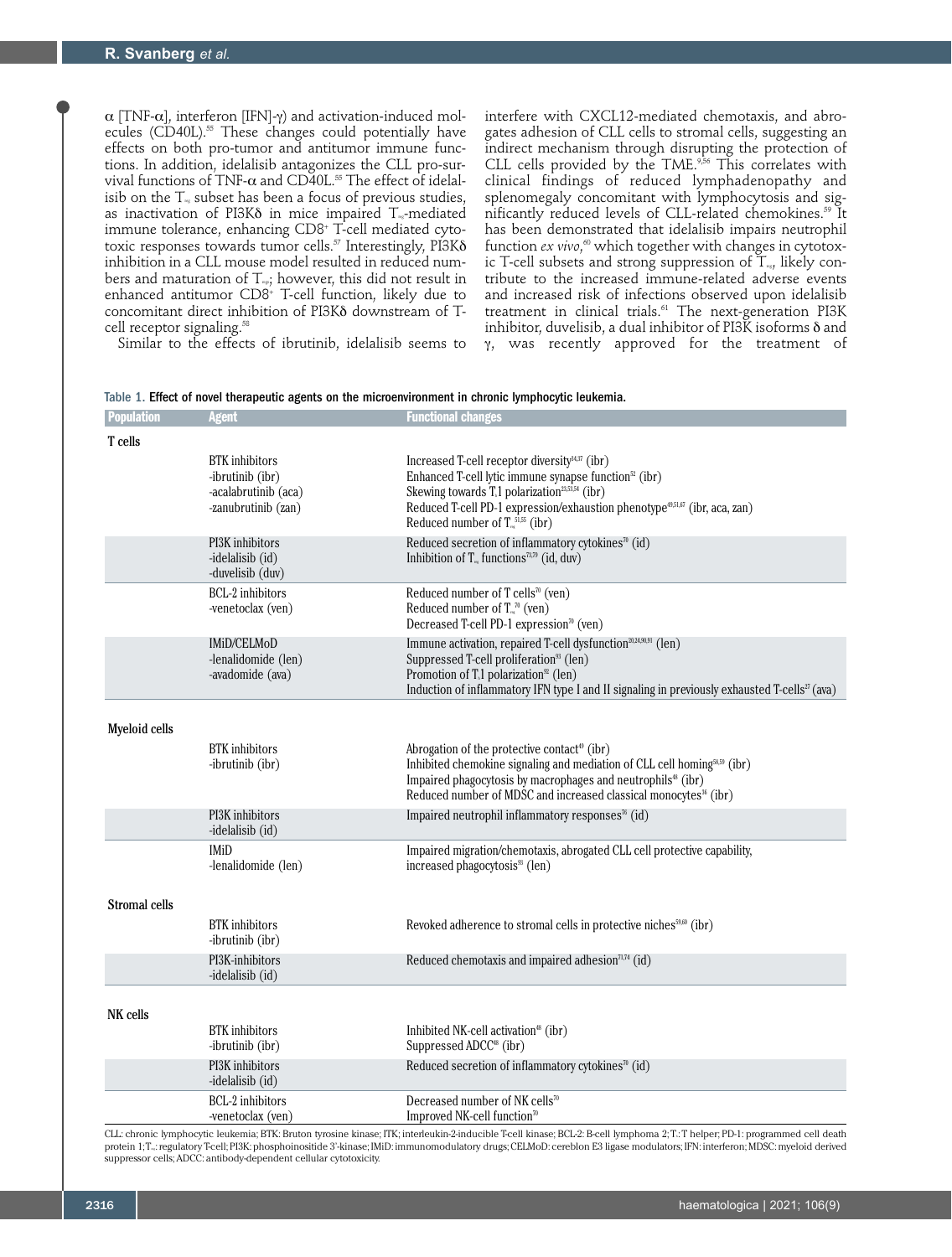relapsed/refractory CLL. Similar to idelalisib, treatment with duvelisib entails increased risk of immune-related toxicities and infections in patients with CLL,<sup>62</sup> likely also due to strong direct inhibitory effects on  $T_{\infty}$  and cytotoxic T-cell effector function as demonstrated in a CLL mouse model.63 In contrast, another next-generation PI3K inhibitor, umbralisib, with dual PI3Kδ/casein kinase-1-e (CK1 $\varepsilon$ ) inhibitory activity, did not modulate  $T_{\varepsilon}$  function, which was associated with lower toxicity in a murine model.63 Thus, the disadvantageous direct effects of idelalisib and duvelisib on T-cell subsets contributing to a risk of infections and toxicity, which have hampered their clinical usage, could potentially be mitigated with the use of umbralisib due to altered PI3K specificity. The most important effects of PI3K inhibition on the TME are summarized in Table 1 and illustrated in Figure 2.

#### BCL-2 inhibitors

The anti-apoptotic regulatory protein B-cell lymphoma 2 (BCL-2) is constitutively upregulated in several lymphomas including CLL, hence playing a dominant role in blocking apoptotic signaling and promoting survival in these malignancies.64 Venetoclax (ABT-199), a selective BCL-2 inhibitor, demonstrated the ability to induce rapid

apoptosis in primary CLL cells *in vitro* and in xenograft models<sup>65</sup> (Figure 3). In clinical trials, venetoclax alone or combined with an anti-CD20 antibody has achieved deep and durable undetectable minimal residual disease in patients with CLL.<sup>64,66</sup> However, while leukemic cells are highly dependent on BCL-2, the dependence of nonleukemic cells on this protein seems to vary substantially. The high prevalence of grade 3/4 neutropenia among patients treated with venetoclax likely reflects the relatively marked dependency of granulopoiesis on BCL-2.<sup>67</sup> T-cell homeostasis also depends on BCL-2, however with variable impact on different T-cell subsets. While murine naïve T cells were found to be highly dependent on BCL-2, the protein was dispensable for memory  $T$  cells.<sup>68</sup> Coherently, a decrease in naïve T-cell subsets and increased memory T cells have also been reported in both mice and healthy human subjects receiving venetoclax<sup>69</sup> (Figure 3). A study on CLL patients treated with venetoclax and the CD20 antibody obinutuzumab documented decreased numbers of normal B cells, NK cells, and T cells, including  $T_{\text{exp}}$ , in the peripheral blood. In addition, a decrease in the exhausted/chronically activated PD1+ Tcell phenotype was observed, along with improved NKcell function, and reductions of the levels of elevated inflammatory cytokines<sup>70</sup> (Figure 3). The authors interpreted these changes as being indirect effects due to eradica-



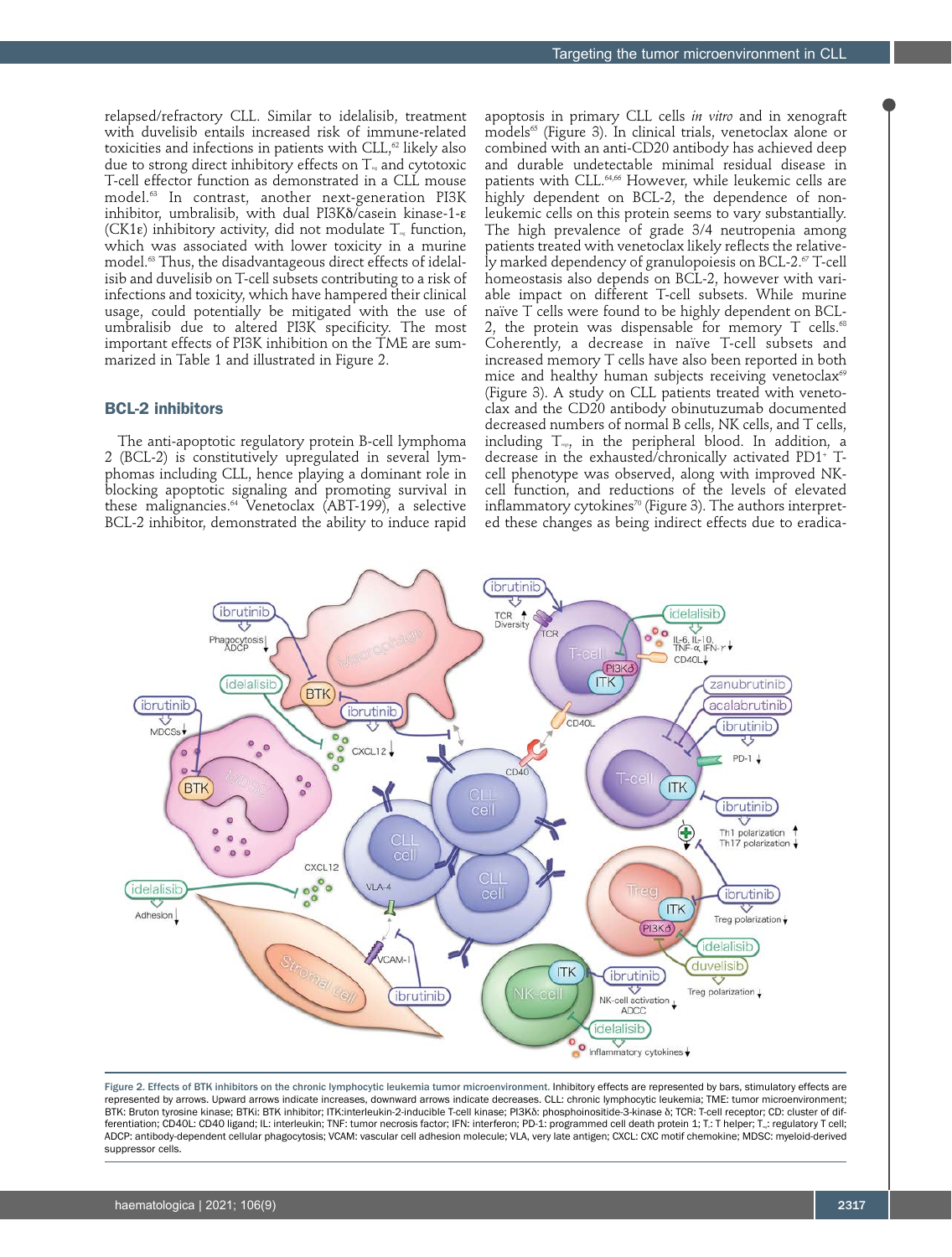tion of the leukemic cells, and any direct effects on these cells by venetoclax were not investigated. Critically, the TME also appears to play a role in venetoclax resistance. In a previous study, *in vitro* CD40/CD40L co-stimulation strongly reduced sensitivity to venetoclax through upregulation of other anti-apoptotic proteins, such as myeloid cell leukemia 1 (MCL-1) and B-cell lymphoma extra large (BCL-XL), in CLL cells.<sup>71</sup> The varying dependency on BCL-2 among different microenvironmental cell types, as well as between patients, warrants further investigation, in order to optimize the advantages of targeting the apoptotic pathway in malignant cells, and utilize potential immunomodulatory effects in the immune TME while minimizing disadvantageous on-target-but-off-leukemic effects leading to adverse events.

#### Immunomodulatory drugs

Lenalidomide is an immunomodulatory drug (IMiD) widely used to treat multiple myeloma. Despite having no direct cytotoxicity against CLL cells *in vitro*, 72 clinical activity in patients with CLL has been demonstrated,<sup>73,74</sup> supporting anti-CLL immunomodulatory effects in the TME as a principle mode of action. *In vitro*, lenalidomide induces downregulation of CLL immune checkpoint receptors on T cells, suggesting treatment-induced immune activation or reversal of exhaustion.<sup>15</sup> Moreover, lenalidomide treatment of autologous T cells and CLL cells triggers repair of T-cell dysfunction. This results in improved synapse formation, granzyme B- and IL-21 mediated cytotoxicity, enhanced CD8+ T-cell effector killing, and restored LFA-1-mediated T-cell motility.<sup>14,75-77</sup> Supporting this, *in vivo* samples from treated patients revealed changes in the composition of the T-cell subpopulations and their cytokine production.78 Lenalidomide also affects CLL monocytes/NLC. The presence of lenalidomide impaired migration of CLL-supportive monocytes towards CCL2, CCL3, and CXCL12 in *in vitro*  chemotaxis assays.79 The same study demonstrated downregulation of genes associated with pro-survival signals for CLL cells and impaired protective ability of NLC.<sup>79</sup> Moreover, CLL-induced immunosuppression was reversed by lenalidomide, with improved phagocytotic activity, cytokine production, T-cell stimulatory and proliferative activity.<sup>79</sup> Lenalidomide has produced clinical responses as monotherapy,<sup>74</sup> in combination with rituximab or with chemotherapy,<sup>80</sup> and as maintenance following chemotherapy.<sup>73</sup> However, increased risk of toxicities and infections with treatment remains a concern,<sup>73</sup> potentially reflecting potent activation of the immune TME with this class of drug. Thus, the place and dosing regimen for lenalidomide in clinical practice remain unclear. A novel option emerging for CLL therapy are next-generation cereblon E3 ligase modulators (CELMoD), with avadomide recently investigated in a preclinical study. Avadomide stimulated T-cell activation, the expression of immunostimulatory chemokines, and the formation of lytic synapses with CLL cells by triggering inflammatory IFN type I and II signaling in previously exhausted  $T$  cells from patients.<sup>81</sup> The potential and optimal roles of IMiD and CELMoD in the context of the CLL-TME remain to be determined; however, the favorable immunomodulatory effects on the T-cell/NK-cell compartments imply a role for IMiD and CELMoD in

developing novel combination treatment strategies. The most important effects of IMiD/CELMoD on the TME are summarized in Table 1 and illustrated in Figure 3.

#### Immune checkpoint blockade

The PD-1:PD-L1 is an immune checkpoint pathway used by tumor cells to inhibit T cells and escape immune surveillance. Thus, this pathway constitutes an attractive therapeutic target (Figure 4). $82$  Blocking PD-L1 in CLLtransplanted mice resulted in repressed disease development and restored T-cell immune effector functions including improved cytotoxicity, cytokine production, and immune synapse formation.<sup>83</sup> Despite this, the sparse clinical data on immune checkpoint blockade (ICB) in CLL are disappointing. In a phase II study of the PD-1 blocking antibody drug, pembrolizumab, four out of nine patients with Richter transformation showed clinical response to treatment, whereas none of the 16 CLL patients responded.84 The clinical efficacy of ICB-based therapy correlates with upregulated levels of tumor PD-L1 expression that is associated with an "inflamed" microenvironment with the presence of activated cytotoxic tumor-infiltrating T cells attempting to engage tumor cells, which can be unleashed as checkpoint inhibitory signals are abrogated.<sup>85</sup> PD-L1 expression on CLL cells is relatively low, likely reflecting low activity of cytolytic  $T$  cells.<sup>81,82</sup> Furthermore, the immunosuppressive state of the TME in CLL, with profoundly exhausted effector T cells that exhibit multiple functional defects, likely contributes significantly to the lack of clinical response to checkpoint inhibitor monotherapy in CLL patients. Consistent with this, a recent study of patients' lymph node biopsies has provided evidence for a noninflamed microenvironment in CLL, incorporating low numbers of CD8+ T cells, low PD-L1 expression and profound T-cell exhaustion.<sup>81</sup> Thus, strategies that can subvert the strong immunosuppressive pressure of the CLL-TME and overcome T-cell dysfunction may be necessary to sensitize CLL to ICB immunotherapy and develop therapeutic options for CLL patients. Further research to unravel the complex immunosuppression in the CLL-TME is warranted in order to develop and optimize immuno-oncology treatments.

#### T-cell-based therapy

Chimeric antigen receptor (CAR) T cells have emerged as a powerful therapeutic option designed to transfer high numbers of tumor-targeted effector T cells into the TME to overcome a paucity of endogenous cytolytic T cells. Briefly, autologous T cells are genetically modified to express CAR with specificity for specific tumor antigens, such as CD19 in B-cell malignancies, thus creating an adoptive T-cell-mediated cytotoxic response (Figure 4).<sup>86</sup> CAR T cells combine the effects of T-cell and antibodymediated immune responses by triggering T-cell activation with granule exocytosis upon antigen binding. $87$ Despite the first successful CAR T-cell trial being reported in CLL, few clinical trials have subsequently reported efficacy of CAR T cells in CLL.<sup>88</sup> CLL-induced T-cell dysfunction, as well as understudied lymphoid TME barriers, likely reduce the efficacy of this approach in CLL. A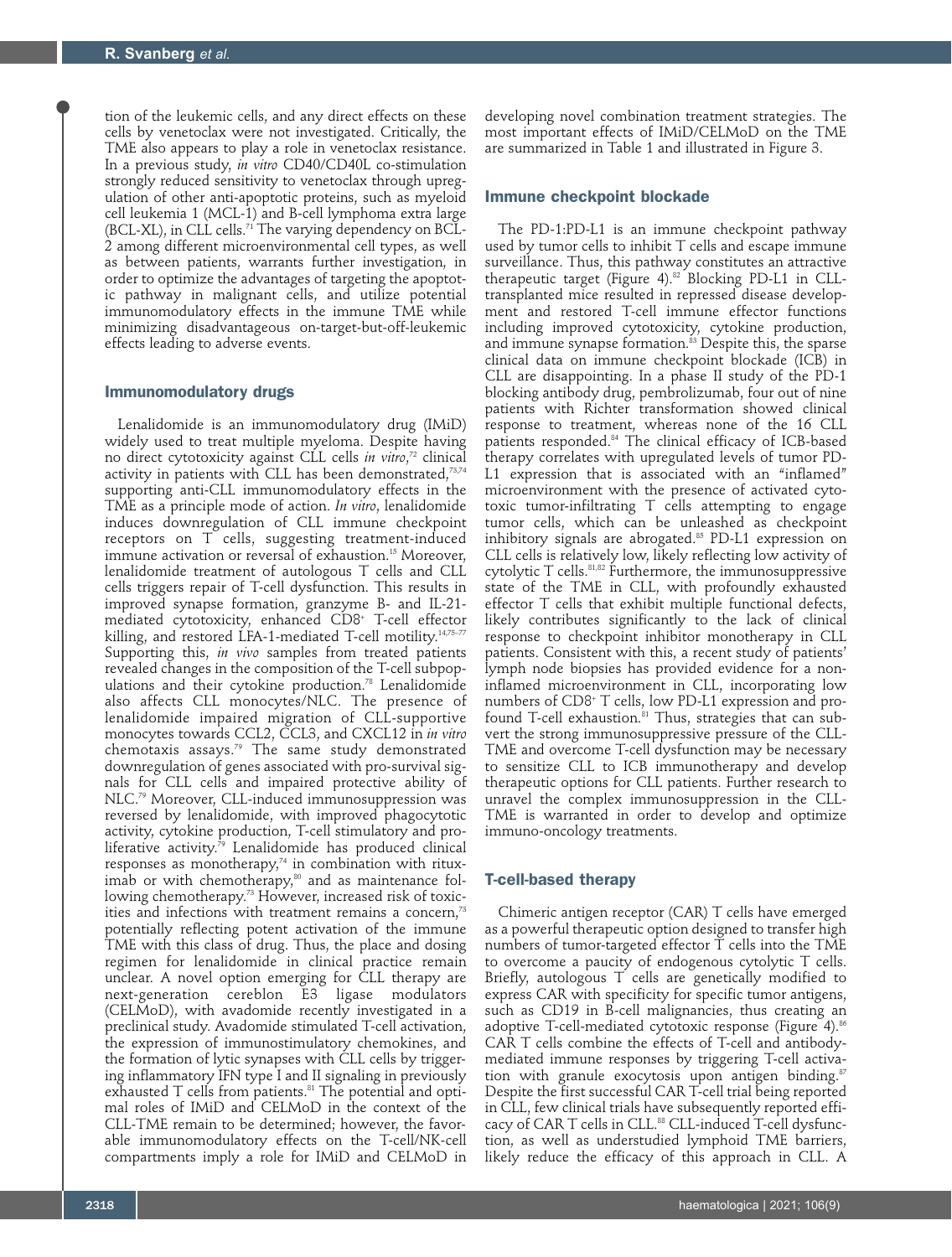recent study revealed that CAR T cells from CLL patients responding well to CAR T-cell therapy expressed upregulated genes associated with T-cell memory. Furthermore, enriched T-memory subsets prior to CAR T-cell generation correlated with sustained remissions. Meanwhile, CAR T cells from non-responders had upregulated genes associated with effector T-cell differentiation, apoptosis and exhaustion, thus emphasizing that T-cell fitness is crucial for the efficacy of CAR  $T$  cells.<sup>89</sup> Due to the multitude of (successful) treatment options for CLL currently, CAR T-cell therapy may first become a relevant option in treating multi-relapsed disease, and preliminary reports from current clinical trials of CD19-targeted CAR T-cell therapy in patients with multi-relapsed CLL show somewhat encouraging results.<sup>90</sup> However, paradoxically, Tcell exhaustion in CLL is demonstrated to worsen with progressive disease,13 thus pointing towards a need for options that improve T-cell function prior to the manufacture of CAR T cells or during treatment. Furthermore, it was recently elucidated that CLL cells can directly impair CAR T-cell function and induce an exhausted phenotype through the release of plasma extracellular vesicles.91 Thus, a meaningful role for CAR T-cell therapy in CLL may rely on the ability of current and/or future therapies to successfully target the TME and improve T-cell fitness in patients with CLL, prior to the CAR T-cell treatment, during preparation of the product, and after its administration.

A novel therapeutic approach that could constitute an alternative to CAR T-cell therapy is off-the-shelf bispecific CD19/CD3 or CD20/CD3 antibody treatment. Bispecific antibodies simultaneously engage CD3 on T cells and CD19 or CD20 on target B cells, and thereby redirect T cells to recognize CLL cells, facilitating synapse formation and, thus, T-cell-mediated antitumor responses (Figure 4). Preclinical studies using bispecific antibodies have demonstrated antileukemic activity against CLL cells *in vitro* and in xenograft models.<sup>92</sup> Thus, bispecific antibodies may constitute a promising T-cell-based immunotherapeutic approach for CLL, alone, or in combination with TME-modulating agents that help improve T-cell function.

## Developing combination strategies targeting the chronic lymphocytic leukemia – tumor microenvironment

It is becoming evident that improving clinical responses (residual and progressive disease), overcoming toxicity, infection risk, as well as drug resistance, likely require strategies aimed at reshaping the immunosubversive, protumor TME state. Our improved understanding of the direct and indirect CLL-TME modulations by novel therapeutic agents in recent years provides a unique opportunity to optimize CLL treatment with strategic drug combinations that target multiple CLL-TME interactions to achieve therapeutic synergy while controlling toxicity.

Monoclonal antibodies targeting the B-cell surface protein CD20 have been the backbone of standard chemoimmunotherapy regimes used to treat CLL for decades, although they are rarely used as a monotherapy in CLL.<sup>1</sup>



Figure 3. Effects of BCL-2 inhibitors, immunomodulatory drugs, and cereblon E3 ligase modulation on the tumor microenvironment. Inhibitory effects are represented by bars, stimulatory effects are represented by arrows. Upward arrows indicate increases, downward arrows indicate decreases. CLL: chronic lymphocytic leukemia; TME: tumor microenvironment; BCL-2: B-cell lymphoma 2; BCL-2i: BCL-2 inhibitor; IMiD: immunomodulatory drug; CELMoD: cereblon E3 ligase modulator; TCR: T-cell receptor; HLA-DR: human leukocyte antigen DR-isotype; IFN: interferon; PD-1: programmed cell death protein 1; PD-1L: programmed cell death protein-1 ligand; CCL: chemokine ligand.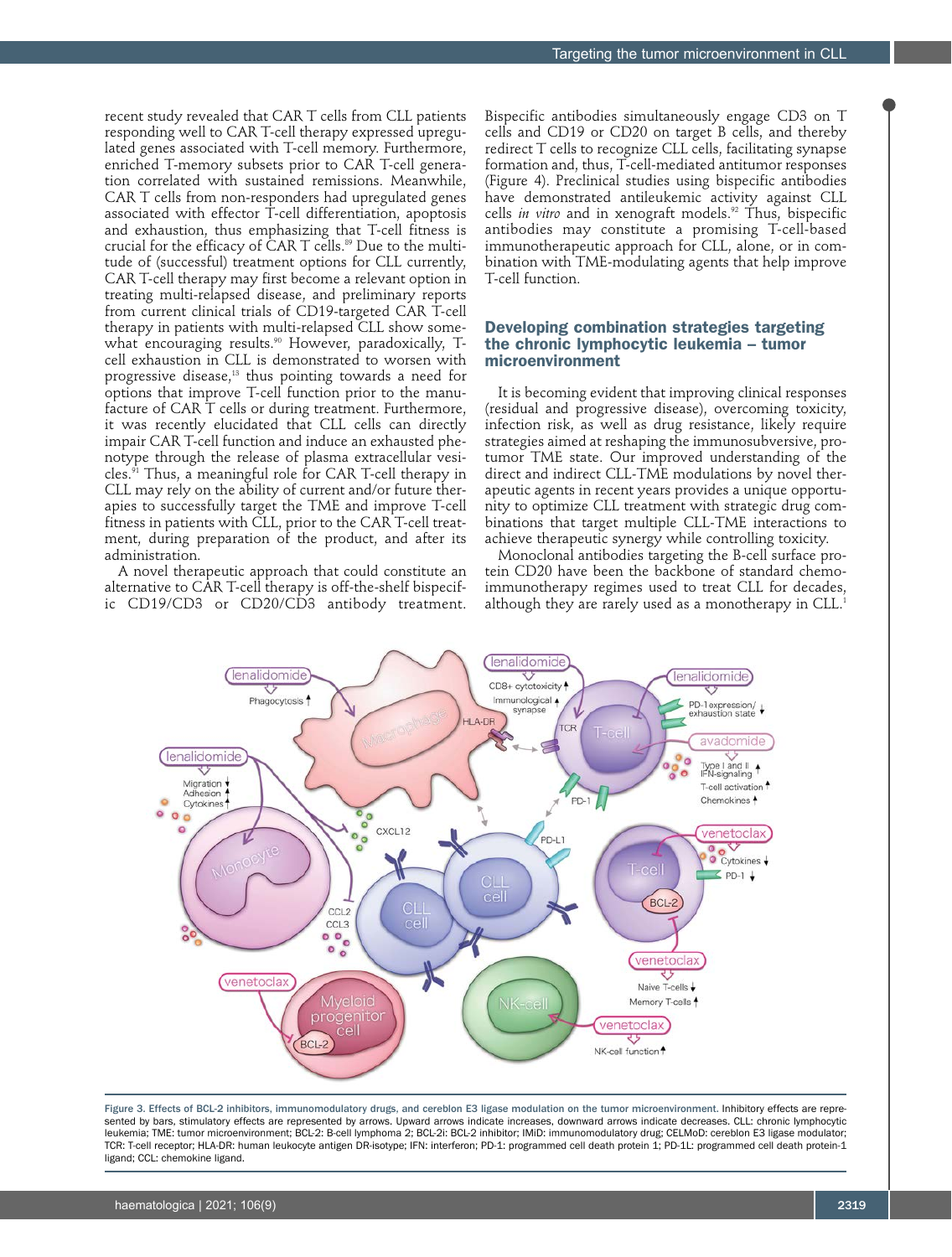

#### Figure 4. Effects of immune checkpoint blockade, chimeric antigen receptor T cells, and bispecific antibodies. Arrows point out the actions of immune checkpoint blockade, chimeric antigen receptor T cells and bispecific antibodies, leading to engagement and activation of the tumor microenvironment for anti-chronic lymphocytic leukemia activity. Upward arrows indicate increases. CLL: chronic lymphocytic leukemia; PD-1: programmed cell death protein 1; PD-1L: programmed cell death protein-1 ligand; Ab: antibody; CAR-T: chimeric antigen receptor T cells; bsAB: bispecific antibodies; TCR: T-cell receptor; CD: cluster of differentiation.

Major mechanisms of action of anti-CD20 antibodies are activation of antibody-dependent cellular cytotoxicity and antibody-dependent cellular phagocytosis, which rely on engaging the antitumor activity of NK cells and monocytes/macrophages within the immune TME.1,48,93 The direct inhibitory effects of ibrutinib on macrophage phagocytosis and NK-cell activation may therefore interfere with the therapeutic efficacy of anti-CD20 treatment.48 Compared to ibrutinib as a single agent, adding an anti-CD20 antibody to ibrutinib was associated with faster remissions and lower levels of residual disease in a clinical trial, although it was not demonstrated that the combination improved progression-free survival.<sup>94</sup> Thus, whether this combination is beneficial remains debatable. In contrast, combining anti-CD20 antibodies with venetoclax seems to improve the phagocytosis of CLL cells by macrophages *in vitro*, 93 and reverse venetoclax resistance induced by TME signaling.<sup>71</sup> Interestingly, although venetoclax plus anti-CD20 treatment produces impressive clinical responses in clinical trials, a recent retrospective study including real-world data demonstrated comparable efficacy between venetoclax as a single agent and venetoclax plus anti-CD20 combination treatment in high risk relapsed/refractory CLL patients.<sup>95</sup> Thus, further validating prospective studies are warranted to determine whether the addition of an anti-CD20 antibody to venetoclax is truly necessary.

The addition of venetoclax to ibrutinib constitutes another approach aiming to provide improved duration and depth of remissions as well as to enable fixed-duration treatment, which has already, in part, demonstrated success in clinical trials.96 Similarly, the PI3K inhibitor, duvelisib, increases sensitivity of CLL cells to venetoclax, providing the rationale for duvelisib-venetoclax combination treatment, currently being investigated in clinical trials.<sup>97</sup>

However, the biggest challenges ahead involve finding

strategic combinations that overcome T-cell dysfunction, improve the efficacy of T-cell-based therapies and ICB in CLL, and work towards curative therapy. Data from a human xenograft model support the ability of ibrutinib to enhance CAR T-cell function when administered concurrently.98 Similarly, another murine study indicated that PI3Kδ inhibition during CAR T-cell production may have a positive effect on engraftment and antitumor activity.<sup>99</sup> Consistently with this, a clinical pilot study recently demonstrated high response rates in relapsed/refractory CLL patients receiving ibrutinib concomitant with CD19 targeted CAR T-cell therapy, and lower toxicities compared to those in patients treated without concomitant ibrutinib.100 Furthermore, T cells from ibrutinib-treated CLL patients seem to exhibit improved *in vitro* anti-CLL activity combined with bispecific antibodies.<sup>101</sup>

The lack of clinical activity of anti-PD-1 monotherapy in CLL, $84$  has highlighted the need to incorporate ICB therapies into more powerful combinations to unleash the power of antitumor immune cells. Studies of PD-1:PD-L1 blockade combined with ibrutinib have demonstrated enhanced CD8+ T-cell function along with improved disease control in a CLL mouse model.102 However, preliminary clinical results have indicated that coupling anti-PD-1 with ibrutinib may not increase response rates in patients.103 PI3K inhibition improved the anticancer effect of ICB through modulatory effects on MDSC in a solid cancer *in vitro* model,<sup>104</sup> thus highlighting additional roles of PI3K inhibition in modulation of the TME which could be exploited. The relative expansion of memory T-cell subsets due to direct effects of venetoclax on other, more BCL-2-dependent T-cell subsets, support a role for venetoclax in combination with ICB. In a recent sold cancer murine study, venetoclax augmented the antitumor effect of anti-PD-1 and anti-PD-L1 inhibitors *in vivo*. 69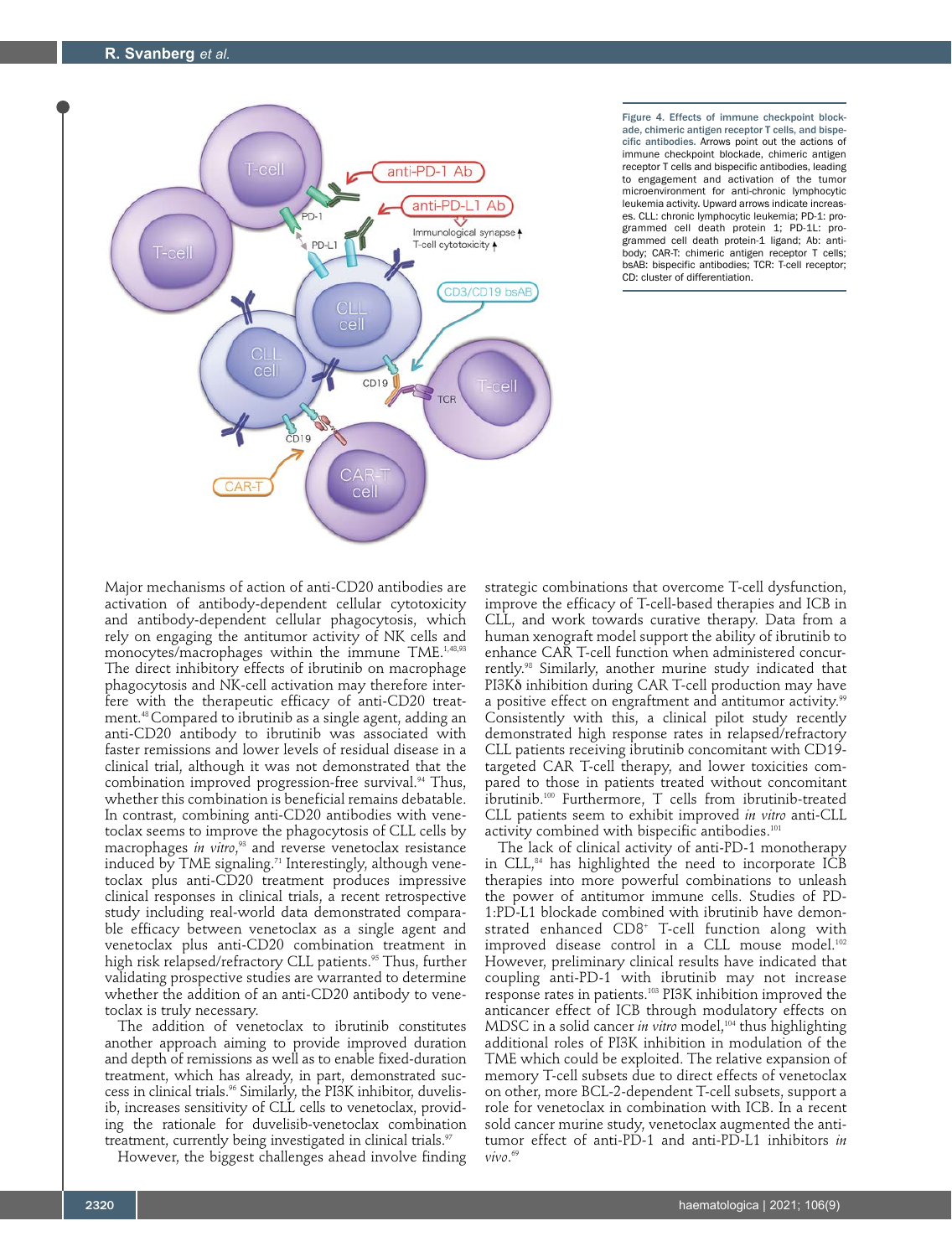Through their potent activation of T cells, CELMoD and IMiD could represent strong complementary treatment partners for combination (immune)therapy.14,15,73,75,76,80,81 It has been demonstrated preclinically that the CELMoD avadomide could sensitize CLL to anti-PD-1 or anti-PD-L1 immunotherapy.81 By inducing inflammatory interferon type I and II signaling in previously exhausted T cells from patients, avadomide stimulated the proliferation and release of chemokines by T cells which recruited additional CD8+ T cells, upregulated PD-L1 in the immune TME, and enhanced lytic synapse formation.<sup>81</sup>

Even more powerful combinations could include pairing ICB with CAR T cells or bispecific antibodies to increase tumor infiltrating T cells, or dual ICB combinations to overcome additional inhibitory barriers. T-cell bispecific antibodies combined with an anti-PD-L1 antibody showed enhanced antitumor efficacy compared to either given alone in a solid cancer mouse model.105 Furthermore, a recent CLL murine study demonstrated that anti-PD1 ICB combined with inhibition of the immune checkpoint receptor lymphocyte-antigen gene 3 (LAG3) was able to decrease tumor load significantly, while either as monotherapy had little effect.<sup>10</sup>

Thus, developing combination immunotherapy could represent a powerful strategy for deepening targeted drug (e.g., BTK inhibitor- and/or venetoclax)-induced responses and working towards curative therapy in CLL.

### Future perspectives: novel targetable tumor microenvironment interactions

The CLL-TME constitutes a landscape of potential targetable pathways. Antibodies interrupting the CXCL12/CXCR4 interaction have demonstrated anti-CLL activity *in vitro* and in mouse models, and have been tested in phase I clinical trials for multiple myeloma, but have not yet been further explored in CLL.<sup>107</sup> The BAFF/BAFF-R axis constitutes another attractive CLL-TME interaction to target. An anti-BAFF-R antibody blocked protective survival signaling in CLL cells and enhanced antibody-dependent cellular cytotoxicity *in vitro*, and also enhanced efficacy of ibrutinib in a CLL mouse model.<sup>108</sup> Targeting of an IL-10-producing  $CD38^{\omega}$  regulatory B cell-like CLL subset is also currently under investigation. $27$  Although aimed at CLL cells, the anti-leukemic potential here would be mediated *indirectly* by abrogating IL-10-mediated immunosuppression. The "don't eat me" signal regulatory protein (SIRP)1α/CD47 axis, co-expressed by macrophages and malignant cells, respectively, in various lymphoid malignancies including CLL, constitutes a mechanism of myeloid immune tolerance. It is currently being explored as a potential target in lymphoma, and may also constitute an important macrophage-CLL interaction with targetable potential.109 Furthermore, MDSC-derived indoleamine 2,3 dioxygenase (IDO) has been explored as a target in other cancers, as an antitumor vaccination antigen.<sup>110</sup> Mediating strong immunosuppressive effects in the CLL-TME, IDO may constitute another potentially attractive interaction to target in CLL.

In conclusion, the heterogeneous course of CLL is driven by (i) the genetic complexity and (ii) diverse and complex tissue TME interactions, including (iii) antigenic drive. The functionally and phenotypically skewed cell types within the TME not only promote CLL itself, but also compromise the induction of adequate immune responses towards developing and progressing CLL clones, as well as infectious agents. Thus, further exploration of the impact of different therapies on critical microenvironmental interactions is warranted. This review was intended to outline our current understanding of how CLL-TME interactions are influenced by current CLL therapies, with the view to encourage continued mapping of the CLL-TME for more specific future targeting of CLL-TME crosstalk. The inclusion of translational correlative studies assessing immunological and TME changes within clinical trials should inform development of novel combination therapies beyond BTK inhibitors and BCL-2 inhibitors. These include, but are not limited to, checkpoint inhibitors, T-cell based therapies, and TME modulation overcoming the inherent immune exhaustion in CLL. Such strategies together with further understanding of the TME should, eventually, lead to improved and more personalized treatment options aiming for a clinical cure with reduced burden of adverse events for patients with CLL.

#### *Disclosures*

*None of the authors received funds or any other direct contribution to support the submitted work. There are no patents or copyrights relevant to this work. RS received research support from AstraZeneca, and travel grants from Abbvie outside of this work. CN received research support and/or personal consultancy fees from Abbvie, AstraZeneca, Janssen, Roche, Danish Cancer Society and Novo Nordisk Foundation (grant NNF16OC0019302) outside of this work. SJ, AR and PP have no conflicts of interest to disclose.* 

#### *Contributions*

*RS and SJ wrote the first draft of the review under supervision of CN; the final version of the review was written by all five authors. All authors approved the final version.* 

#### References

- 1. Hallek M. Chronic lymphocytic leukemia: 2020 update on diagnosis, risk stratification and treatment. Am J Hematol. 2019;94(11):1266-1287.
- 2. Herishanu Y, Pérez-Galán P, Liu D, et al. The lymph node microenvironment promotes Bcell receptor signaling, NF-κB activation, and tumor proliferation in chronic lymphocytic leukemia. Blood. 2011;117(2):563-574.
- 3. Burger JA, Ghia P, Rosenwald A, Caligaris-Cappio F. The microenvironment in mature

B-cell malignancies: a target for new treatment strategies. Blood. 2009;114(16):3367- 3375.

- 4. Dubois N, Crompot E, Meuleman N, Bron D, Lagneaux L, Stamatopoulos B. Importance of crosstalk between chronic lymphocytic leukemia cells and the stromal microenvironment: direct contact, soluble factors, and extracellular vesicles. Front Oncol. 2020;10:1-19.
- 5. Caligaris-Cappio F, Bertilaccio MTS, Scielzo C. How the microenvironment wires the natural history of chronic lymphocytic

leukemia. Semin Cancer Biol. 2014;24:43- 48.

- 6. George B, Chowdhury SM, Hart A, et al. Ibrutinib resistance mechanisms and treatment strategies for B-cell lymphomas. Cancers (Basel). 2020;12(5):1328.
- 7. Boissard F, Fournié JJ, Quillet-Mary A, Ysebaert L, Poupot M. Nurse-like cells mediate ibrutinib resistance in chronic lymphocytic leukemia patients. Blood Cancer J. 2015;5(10):e355.
- 8. Chen JG, Liu X, Munshi M, et al. BTK Cys481Ser drives ibrutinib resistance via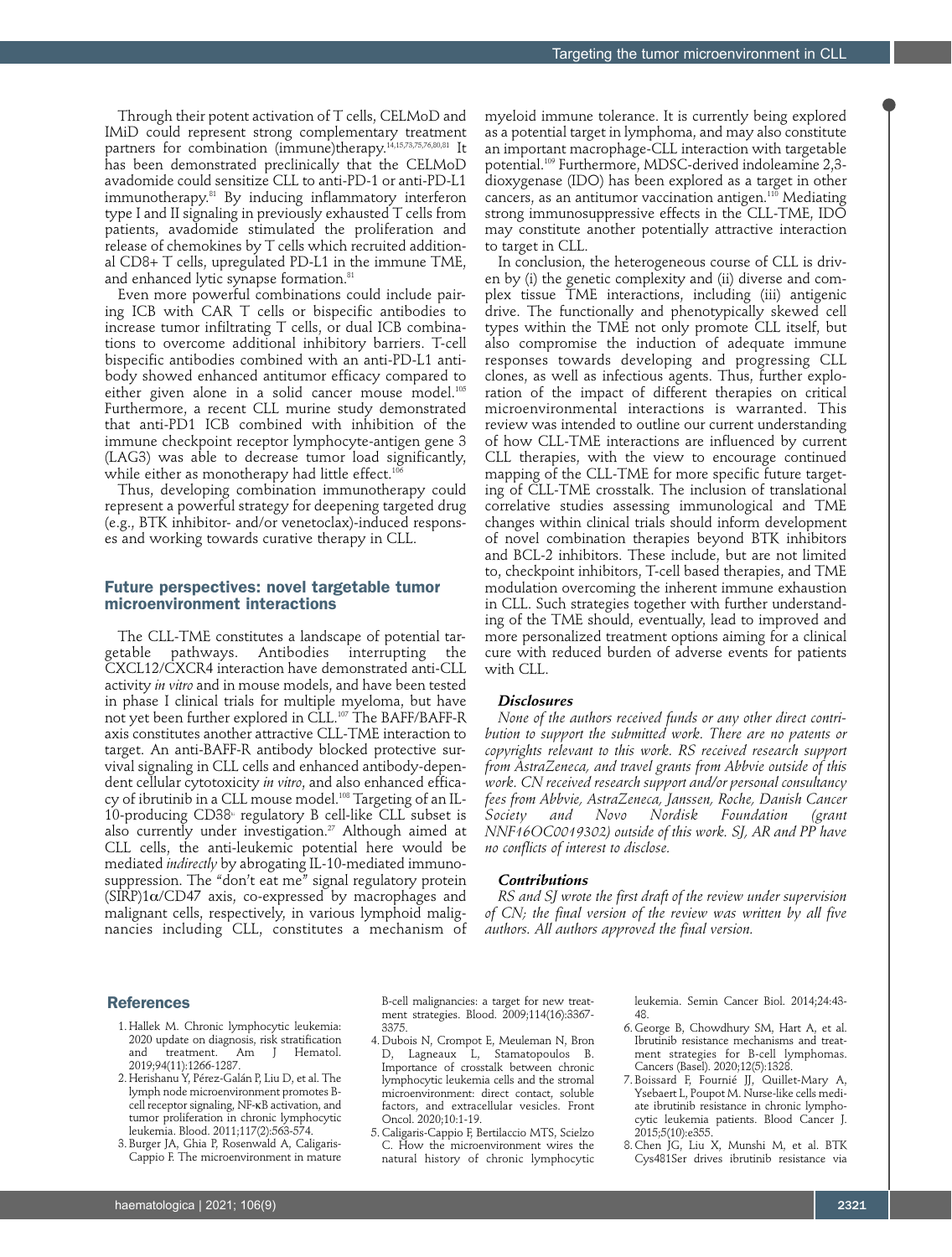ERK1/2 and protects BTK wild-type MYD88-mutated cells by a paracrine mechanism. Blood. 2018;131(18):2047-2059.

- 9. Davids MS, Deng J, Wiestner A, et al. Decreased mitochondrial apoptotic priming underlies stroma-mediated treatment resistance in chronic lymphocytic leukemia. Blood. 2012;120(17):3501-3509.
- 10. Roessner PM, Seiffert M. T-cells in chronic lymphocytic leukemia: Guardians or drivers of disease? Leukemia. 2020;34(8):2012- 2024.
- 11. Os A, Bürgler S, Ribes AP, et al. Chronic lymphocytic leukemia cells are activated and proliferate in response to specific T helper cells. Cell Rep. 2013;4(3):566-577.
- 12. van Attekum MHA, van Bruggen JAC, Slinger E, et al. CD40 signaling instructs chronic lymphocytic leukemia cells to attract monocytes via the CCR2 axis. Haematologica. 2017;102(12):2069-2076.
- 13. Palma M, Gentilcore G, Heimersson K, et al. T cells in chronic lymphocytic leukemia display dysregulated expression of immune checkpoints and activation markers. Haematologica. 2017;102(3):562-572.
- 14. Ramsay AG, Johnson AJ, Lee AM, et al. Chronic lymphocytic leukemia T cells show impaired immunological synapse formation that can be reversed with an immunomodulating drug. J Clin Invest. 2008;118(7):2427- 2437.
- 15. Ramsay AG, Clear AJ, Fatah R, Gribben JG. Multiple inhibitory ligands induce impaired T-cell immunologic synapse function in chronic lymphocytic leukemia that can be blocked with lenalidomide: establishing a reversible immune evasion mechanism in human cancer. Blood. 2012;120(7):1412- 1421.
- 16. Riches JC, Davies JK, McClanahan F, et al. T cells from CLLpatients exhibit features of Tcell exhaustion but retain capacity for cytokine production. Blood. 2013;121(9): 1612-1621.
- 17. Giannopoulos K, Schmitt M, Kowal M, Wlasiuk P, Bojarska-Junka A, Dmoszynska A. Characterization of regulatory T cells in patients with B-cell chronic lymphocytic leukemia. Oncol Rep. 2008;20(3):677-682.
- 18. Burger JA, Tsukada N, Burger M, Zvaifler NJ, Dell'Aquila M, Kipps TJ. Blood-derived nurse-like cells protect chronic lymphocytic leukemia B cells from spontaneous apoptosis through stromal cell-derived factor-1. Blood. 2000;96(8):2655-2663.
- 19. Burger JA, Burger M, Kipps TJ. Chronic lymphocytic leukemia B cells express functional CXCR4 chemokine receptors that mediate spontaneous migration beneath bone marrow stromal cells. Blood. 1999;94(11):3658- 3667.
- 20. Borge M, Nannini PR, Morande PE, et al. CXCL12 is a costimulator for CD4+ T cell activation and proliferation in chronic lymphocytic leukemia patients. Cancer Immunol Immunother. 2013;62(1):113-124.
- 21. Filip AA, Ciseł B, Koczkodaj D, Wąsik-Szczepanek E, Piersiak T, Dmoszyńska A. Circulating microenvironment of CLL: are nurse-like cells related to tumor-associated macrophages? Blood Cells Mol Dis. 2013;50(4):263-270.
- 22. Gustafson MP, Abraham RS, Lin Y, et al. Association of an increased frequency of CD14+ HLA-DR lo/neg monocytes with decreased time to progression in chronic lymphocytic leukaemia (CLL). Br J Haematol. 2012;156(5):674-676.
- 23. Jitschin R, Braun M, Büttner M, et al. CLLcells induce IDOhi CD14+HLA-DRlo

myeloid-derived suppressor cells that inhibit T-cell responses and promote TRegs. Blood. 2014;124(5):750-760.

- 24. Lagneaux L, Delforge A, Bron D, De Bruyn C, Stryckmans P. Chronic lymphocytic leukemic B cells but not normal B cells are rescued from apoptosis by contact with normal bone marrow stromal cells. Blood. 1998;91(7):2387-2396.
- 25. Burger JA, Wiestner A. Targeting B cell receptor signalling in cancer: preclinical and clinical advances. Nat Rev Cancer. 2018;18(3):148-167.
- 26. Nishio M, Endo T, Tsukada N, et al. Nurselike cells express BAFF and APRIL, which can promote survival of chronic lymphocytic leukemia cells via a paracrine pathway distinct from that of SDF-1α. Blood. 2005;106(3):1012-1020.
- 27. Manna A, Kellett T, Aulakh S, et al. Targeting CD38 is lethal to Breg-like chronic lymphocytic leukemia cells and Tregs, but restores CD81 T-cell responses. Blood Adv. 2020;4(10):2143-2157.
- 28. Alhakeem SS, McKenna MK, Oben KZ, et al. Chronic lymphocytic leukemia–derived IL-10 suppresses antitumor immunity. J Immunol. 2018;200(12):4180-4189.
- 29. Smallwood DT, Apollonio B, Willimott S, et al. Extracellular vesicles released by CD40/IL-4-stimulated CLL cells confer altered functional properties to CD4+ T cells. Blood. 2016;128(4):542-552.
- 30. Ravandi F, O'Brien S. Immune defects in patients with chronic leukemia. Cancer Immunol Immunother. 2006;55(2):197-209.
- 31. Sharman JP, Egyed M, Jurczak W, et al. Acalabrutinib with or without obinutuzumab versus chlorambucil and obinutuzmab for treatment-naive chronic lymphocytic leukaemia (ELEVATE TN): a randomised, phase 3 2020;395(10232):1278-1291.
- 32. Tam CS, Robak T, Ghia P, et al. Efficacy and safety of zanubrutinib in patients with treatment-naive chronic lymphocytic leukemia (CLL) or small lymphocytic lymphoma (SLL) with del(17p): initial results from arm C of the Sequoia (BGB-3111-304) trial. Blood. 2019;134(Suppl\_1):499.
- 33. Niemann CU, Herman SEM, Maric I, et al. Disruption of in vivo chronic lymphocytic leukemia tumor-microenvironment interactions by ibrutinib - findings from an investigator-initiated phase II study. Clin Cancer Res. 2016;22(7):1572-1582.
- 34. Yin Q, Sivina M, Robins H, et al. Ibrutinib therapy increases T cell repertoire diversity in patients with chronic lymphocytic leukemia. J Immunol. 2017;198(4):1740- 1747.
- 35. Long M, Beckwith K, Do P, et al. Ibrutinib treatment improves T cell number and function in CLL patients. J Clin Invest. 2017;127(8):3052-3064.
- 36. Solman IG, Blum LK, Hoh HY, et al. Ibrutinib restores immune cell numbers and function in first-line and relapsed/refractory chronic lymphocytic leukemia. Leuk Res. 2020;97:106432.
- 37. Baptista MJ, Basumallik N, Herman SEM, et al. Ibrutinib increases the clonality of TCR repertoire in patients with chronic lymphocytic leukemia. Blood. 2018;132(Suppl 1):238.
- 38. Dubovsky JA, Beckwith KA, Natarajan G, et al. Ibrutinib is an irreversible molecular inhibitor of ITK driving a Th1-selective pressure in T lymphocytes. Blood. 2013;122 (15):2539-2549.
- 39. Herman SEM, Montraveta A, Niemann CU, et al. The Bruton tyrosine kinase (BTK) inhibitor acalabrutinib demonstrates potent on-target effects and efficacy in two mouse models of chronic lymphocytic leukemia. Clin Cancer Res. 2017;23(11):2831-2841.
- 40. Zou YX, Zhu HY, Li XT, et al. The impacts of zanubrutinib on immune cells in patients with chronic lymphocytic leukemia/small lymphocytic lymphoma. Hematol Oncol. 2019;37(4):392-400.
- 41. Papazoglou D, Lesnick CE, Wang V, Kay NE, Shanafelt TD, Ramsay AG. Ibrutinib-based therapy improves anti-tumor T cell killing function allowing effective pairing with anti-PD-L1 immunotherapy compared to traditional FCR chemoimmunotherapy; implications for therapy and correlative immune functional data from the phase III. Blood. 2018;132(Suppl 1):236.
- 42. De Weerdt I, Hofland T, Lameris R, et al. Improving CLL Vγ9Vδ2-T-cell fitness for cellular therapy by ex vivo activation and ibrutinib. Blood 2018;132(21):2260-2272.
- 43. Podhorecka M, Goracy A, Szymczyk A, et al. Changes in T-cell subpopulations and cytokine network during early period of ibrutinib therapy in chronic lymphocytic leukemia patients: the significant decrease in T regulatory cells number. Oncotarget. 2017;8(21):34661-34669.
- 44. Jadidi-Niaragh F, Ghalamfarsa G, Memarian A, et al. Downregulation of IL-17-producing T cells is associated with regulatory T cell expansion and disease progression in chronic lymphocytic leukemia. Tumor Biol. 2013;34(2):929-940.
- 45. Herman SEM, Niemann CU, Farooqui M, et al. Ibrutinib-induced lymphocytosis in patients with chronic lymphocytic leukemia: correlative analyses from a phase II study. Leukemia. 2014;28(11):2188-2196.
- 46. Ping L, Ding N, Shi Y, et al. The Bruton's tyrosine kinase inhibitor ibrutinib exerts immunomodulatory effects through regulation of tumorinfiltrating macrophages. Oncotarget. 2017;8(24):39218-39229.
- 47. De Rooij MFM, Kuil A, Geest CR, et al. The clinically active BTK inhibitor PCI-32765 targets B-cell receptor- and chemokine-controlled adhesion and migration in chronic lymphocytic leukemia. Blood. 2012;119(11): 2590-2594.
- 48. Da Roit F, Engelberts PJ, Taylor RP, et al. Ibrutinib interferes with the cell-mediated anti-tumor activities of therapeutic CD20 antibodies: implications for combination therapy. Haematologica. 2015;100(1):77-86.
- 49. Stiff A, Trikha P, Wesolowski R, et al. Myeloid-derived suppressor cells express Bruton's tyrosine kinase and can be depleted in tumor-bearing hosts by ibrutinib treatment. Cancer Res. 2016;76(8):2125-2136.
- 50. Herman SEM, Mustafa RZ, Jones J, Wong DH, Farooqui M, Wiestner A. Treatment with ibrutinib inhibits BTK- and VLA-4 dependent adhesion of chronic lymphocytic leukemia cells in vivo. Clin Cancer Res. 2015;21(20):4642-4651.
- 51. Sun C, Tian X, Lee YS, et al. Partial reconstitution of humoral immunity and fewer infections in patients with chronic lymphocytic leukemia treated with ibrutinib. Blood. 2015;126(19):2213-2219.
- 52. Xiao Y, Zou P, Wang J, Song H, Zou J, Liu L. Lower phosphorylation of p38 MAPK blocks the oxidative stress-induced senescence in myeloid leukemic CD34(+)CD38 (- ) cells. J Huazhong Univ Sci Technolog Med Sci. 2012;32(3):328-333.
- 53. Aarup K, Rotbain EC, Enggaard L, et al. Real-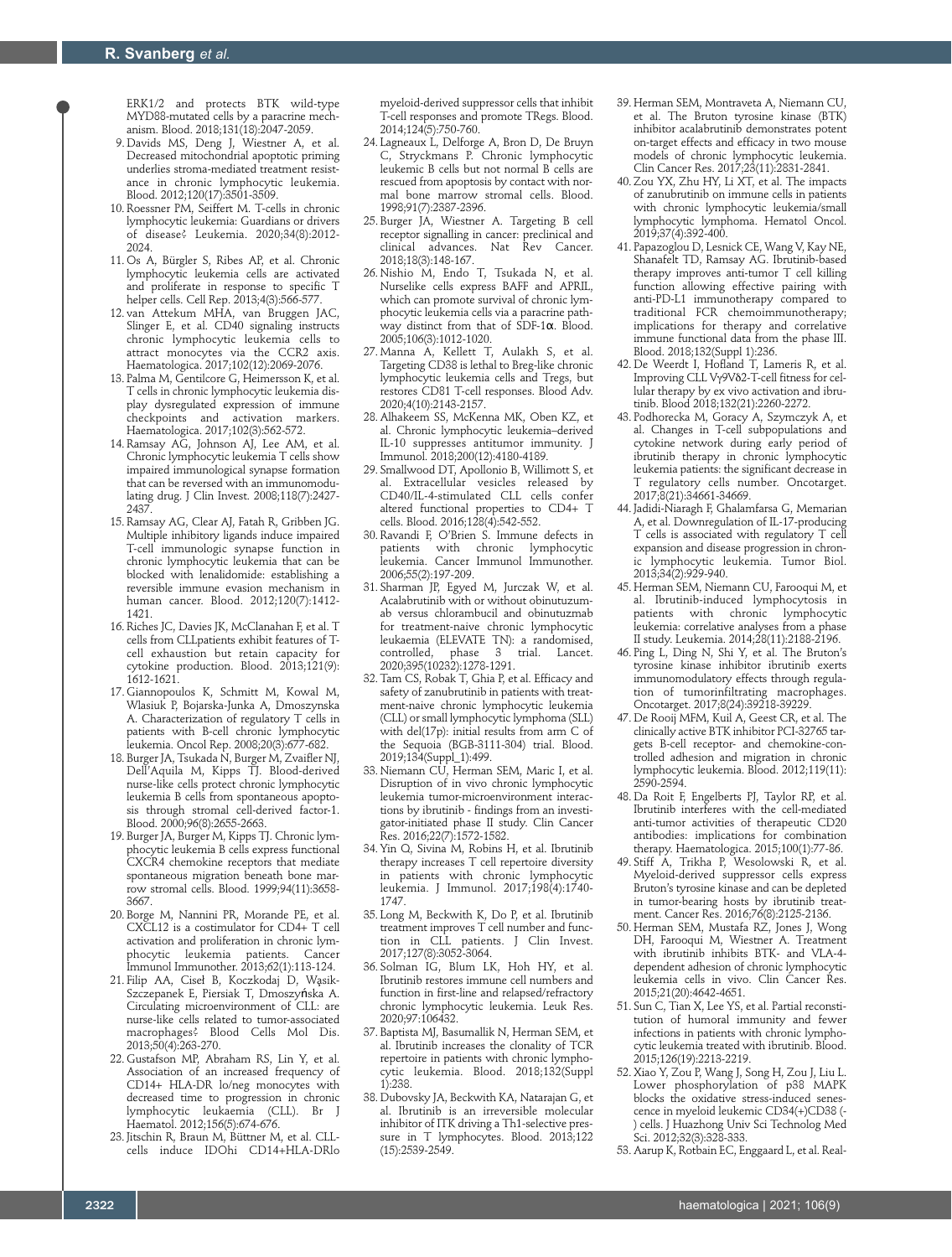world outcomes for 205 patients with chronic lymphocytic leukemia treated with ibrutinib. Eur J Haematol. 2020;105(5):646- 654.

- 54. Lannutti BJ, Meadows SA, Herman SEM, et al. CAL-101, a p110δ selective phosphatidylinositol-3-kinase inhibitor for the treatment of B-cell malignancies, inhibits PI3K signaling and cellular viability. Blood. 2011;117(2):591-594.
- 55. Herman SEM, Gordon AL, Wagner AJ, et al. Phosphatidylinositol 3-kinase-δ inhibitor CAL-101 shows promising preclinical activity in chronic lymphocytic leukemia by antagonizing intrinsic and extrinsic cellular survival signals. Blood. 2010;116(12):2078- 2088.
- 56. Hoellenriegel J, Meadows SA, Sivina M, et al. The phosphoinositide 3′-kinase delta inhibitor, CAL-101, inhibits B-cell receptor signaling and chemokine networks in chron-<br>ic lymphocytic leukemia. Blood. lymphocytic 2011;118(13):3603-3612.
- 57. Ali K, Soond DR, Piñeiro R, et al. Inactivation of PI(3)K p110δ breaks regulatory T-cell-mediated immune tolerance to cancer. Nature. 2014;510(7505):407-411.
- 58. Hanna BS, Roessner PM, Scheffold A, et al. PI3Kδ inhibition modulates regulatory and effector T-cell differentiation and function in chronic lymphocytic leukemia. Leukemia. 2019;33(6):1427-1438.
- 59. Brown JR, Byrd JC, Coutre SE, et al. Idelalisib, an inhibitor of phosphatidylinositol 3-kinase p110δ, for relapsed/refractory chronic lymphocytic leukemia. Blood. 2014;123(22):3390-3397.
- 60. Alflen A, Stadler N, Aranda Lopez P, et al. Idelalisib impairs TREM-1 mediated neutrophil inflammatory responses. Sci Rep. 2018;8(1):1-10.
- 61. O'Brien SM, Lamanna N, Kipps TJ, et al. A phase 2 study of idelalisib plus rituximab in treatment-naïve older patients with chronic lymphocytic leukemia. Blood. 2015;126(25): 2686-2694.
- 62. Flinn IW, Hillmen P, Montillo M, et al. The phase 3 DUO trial: duvelisib vs ofatumumab in relapsed and refractory CLL/SLL. Blood. 2018;132(23):2446-2455.
- 63. Maharaj K, Powers JJ, Achille A, et al. The dual PI3Kδ/CK1e inhibitor umbralisib exhibits unique immunomodulatory effects on CLL T cells. Blood Adv. 2020;4(13):3072- 3084.
- 64. Valentin R, Grabow S, Davids MS. The rise of apoptosis: targeting apoptosis in hematologic malignancies. Blood. 2018;132(12): 1248-1264.
- 65. Souers AJ, Leverson JD, Boghaert ER, et al. ABT-199, a potent and selective BCL-2 inhibitor, achieves antitumor activity while sparing platelets. Nat Med. 2013;19(2):202- 208.
- 66. Roberts AW, Ma S, Kipps TJ, et al. Efficacy of venetoclax in relapsed chronic lymphocytic leukemia is influenced by disease and response variables. Blood. 2019;134(2):111-  $122$
- 67. Leverson JD, Phillips DC, Mitten MJ, et al. Exploiting selective BCL-2 family inhibitors to dissect cell survival dependencies and define improved strategies for cancer therapy. Sci Transl Med. 2015;7(279):279ra40.
- 68. Wojciechowski S, Tripathi P, Bourdeau T, et al. Bim/Bcl-2 balance is critical for maintaining naive and memory T cell homeostasis. J Exp Med. 2007;204(7):1665-1675.
- 69. Kohlhapp FJ, Haribhai D, Mathew R, et al. Venetoclax increases intratumoral effector T cells and antitumor efficacy in combination

with immune checkpoint blockade. Cancer Discov. 2020;11(2):68-79.

- 70. De Weerdt I, Hofland T, De Boer R, et al. Distinct immune composition in lymph node and peripheral blood of CLL patients is reshaped during venetoclax treatment. Blood Adv. 2019;3(17):2642-2652.
- 71. Thijssen R, Slinger E, Weller K, et al. Resistance to ABT-199 induced by microenvironmental signals in chronic lymphocytic leukemia can be counteracted by CD20 antibodies or kinase inhibitors. Haematologica. 2015;100(8):e302-305.
- 72. Chanan-Khan AA, Chitta K, Ersing N, et al. Biological effects and clinical significance of lenalidomide-induced tumour flare reaction in patients with chronic lymphocytic leukaemia: in vivo evidence of immune activation and antitumour response. Br J Haematol. 2011;155(4):457-467.
- 73. Fink AM, Bahlo J, Robrecht S, et al. Lenalidomide maintenance after first-line therapy for high-risk chronic lymphocytic leukaemia (CLLM1): final results from a randomised, double-blind, phase 3 study. Lancet Haematol. 2017;4(10):e475-e486.
- 74. Chen C, Paul H, Wang T, et al. Long-term follow-up of a phase 2 trial of single agent lenalidomide in previously untreated<br>patients with chronic lymphocytic patients with chronic leukaemia. Br J Haematol. 2014;165(5):731- 733.
- 75. Ramsay AG, Evans R, Kiaii S, Svensson L, Hogg N, Gribben JG. Chronic lymphocytic leukemia cells induce defective LFA-1-directed T-cell motility by altering Rho GTPase signaling that is reversible with lenalidomide. Blood. 2013;121(14):2704-2714.
- 76. Ramsay AG, Gribben JG. Immune dysfunction in chronic lymphocytic leukemia T cells and lenalidomide as an immunomodulatory drug. Haematologica. 2009;94(9):1198-1202.
- 77. Browning RL, Byrd WH, Gupta N, et al. Lenalidomide induces interleukin-21 production by T cells and enhances IL21-mediated cytotoxicity in chronic lymphocytic leukemia B cells. Cancer Immunol Res. 2016;4(8):697-707.
- 78. Aue G, Sun C, Liu D, et al. Activation of Th1 immunity within the tumor microenvironment is associated with clinical response to lenalidomide in chronic lymphocytic leukemia. J Immunol. 2018;201(7):1967- 1974.
- 79. Fiorcari S, Martinelli S, Bulgarelli J, et al. Lenalidomide interferes with tumor-promoting properties of nurse-like cells in<br>
chronic lymphocytic leukemia lymphocytic Haematologica. 2015;100(2):253-262.
- 80. Thompson PA, Keating MJ, Hinojosa C, et al. Lenalidomide and rituximab in combination as initial treatment of chronic lymphocytic leukemia: initial results of a phase II study. Blood. 2014;124(21):1988.
- 81. Ioannou N, Hagner PR, Stokes M, et al. Triggering interferon signaling in T cells with avadomide sensitizes CLL to anti-PD-L1/PD-1 immunotherapy. Blood. 2020;137 (2):216-231.
- 82. Brusa D, Serra S, Coscia M, et al. The PD-1/PD-L1 axis contributes to T-cell dysfunction in chronic lymphocytic leukemia. Haematologica. 2013;98(6):953-963.
- 83. McClanahan F, Hanna B, Miller S, et al. PD-L1 checkpoint blockade prevents immune dysfunction and leukemia development in a mouse model of chronic lymphocytic leukemia. Blood. 2015;126(2):203-211.
- 84. Ding W, LaPlant BR, Call TG, et al. Pembrolizumab in patients with CLL and Richter transformation or with relapsed

CLL. Blood. 2017;129(26):3419-3427.

- 85. Yan X, Zhang S, Deng Y, Wang P, Hou Q, Xu H. Prognostic factors for checkpoint inhibitor based immunotherapy: an update with new evidences. Front Pharmacol. 2018;9:1050.
- 86. Kalos M, Levine BL, Porter DL, et al. T cells with chimeric antigen receptors have potent antitumor effects and can establish memory in patients with advanced leukemia. Sci Transl Med. 2011;3(95):95ra73.
- 87. Laurin D, Marin V, Biagi E, et al. Exploration of the lysis mechanisms of leukaemic blasts by chimaeric T-cells. J Biomed Biotechnol. 2010;2010:234540.
- 88. Porter DL, Levine BL, Kalos M, Bagg A, June CH. Chimeric antigen receptor–modified T cells in chronic lymphoid leukemia. N Engl J Med. 2011;365(8):725-733.
- 89. Fraietta JA, Lacey SF, Orlando EJ, et al. Determinants of response and resistance to CD19 chimeric antigen receptor (CAR) T cell therapy of chronic lymphocytic leukemia. Nat Med. 2018;24(5):563-571.
- 90. Siddiqi T, Soumerai JD, Dorritie KA, et al. Rapid undetectable MRD (uMRD) responses in patients with relapsed/refractory (R/R) chronic lymphocytic leukemia/small lymphocytic lymphoma (CLL/SLL) treated with lisocabtagene maraleucel (liso-cel), a CD19 directed CAR T cell product: updated results from transcend CLL 004, a phase 1/2 study including patients with high-risk disease previously treated with ibrutinib. Blood. 2019;134(Suppl\_1):503.
- 91. Cox MJ, Lucien F, Sakemura R, et al. Leukemic extracellular vesicles induce chimeric antigen receptor T cell dysfunction in chronic lymphocytic leukemia. Mol Ther. 2021;29(5):1918-1932.
- 92. Robinson HR, Qi J, Cook EM, et al. A CD19/CD3 bispecific antibody for effective immunotherapy of chronic lymphocytic leukemia in the ibrutinib era. Blood. 2018;132(5):521-532.
- 93. Elías EE, Almejún MB, Colado A, et al. Autologous T-cell activation fosters ABT-199 resistance in chronic lymphocytic leukemia: rationale for a combined therapy with SYK inhibitors and anti-CD20 monoclonal antibodies. Haematologica. 2018;103 (10):e458-e461.
- 94. Burger JA, Sivina M, Jain N, et al. Randomized trial of ibrutinib vs ibrutinib plus rituximab in patients with chronic lymphocytic leukemia. Blood. 2019;133(10): 1011-1019.
- 95. Mato AR, Roeker LE, Eyre TA, et al. A retrospective comparison of venetoclax alone or in combination with an anti-CD20 monoclonal antibody in R/R CLL. Blood Adv. 2019;3(10):1568-1573.
- 96. Niemann CU, Levin M-D, Dubois J, et al. Venetoclax and ibrutinib for patients with relapsed/refractory chronic lymphocytic leukemia. Blood. 2020;137(8):1117-1120.
- 97. Patel VM, Balakrishnan K, Douglas M, et al. Duvelisib treatment is associated with altered expression of apoptotic regulators that helps in sensitization of chronic lymphocytic leukemia cells to venetoclax (ABT-199). Leukemia. 2017;31(9):1872-1881.
- 98. Fraietta JA, Beckwith KA, Patel PR, et al. Ibrutinib enhances chimeric antigen receptor T-cell engraftment and efficacy in leukemia. Blood. 2016;127(9):1117-1127.
- 99. Stock S, Übelhart R, Schubert ML, et al. Idelalisib for optimized CD19-specific chimeric antigen receptor T cells in chronic lymphocytic leukemia patients. Int J Cancer. 2019;145(5):1312-1324.